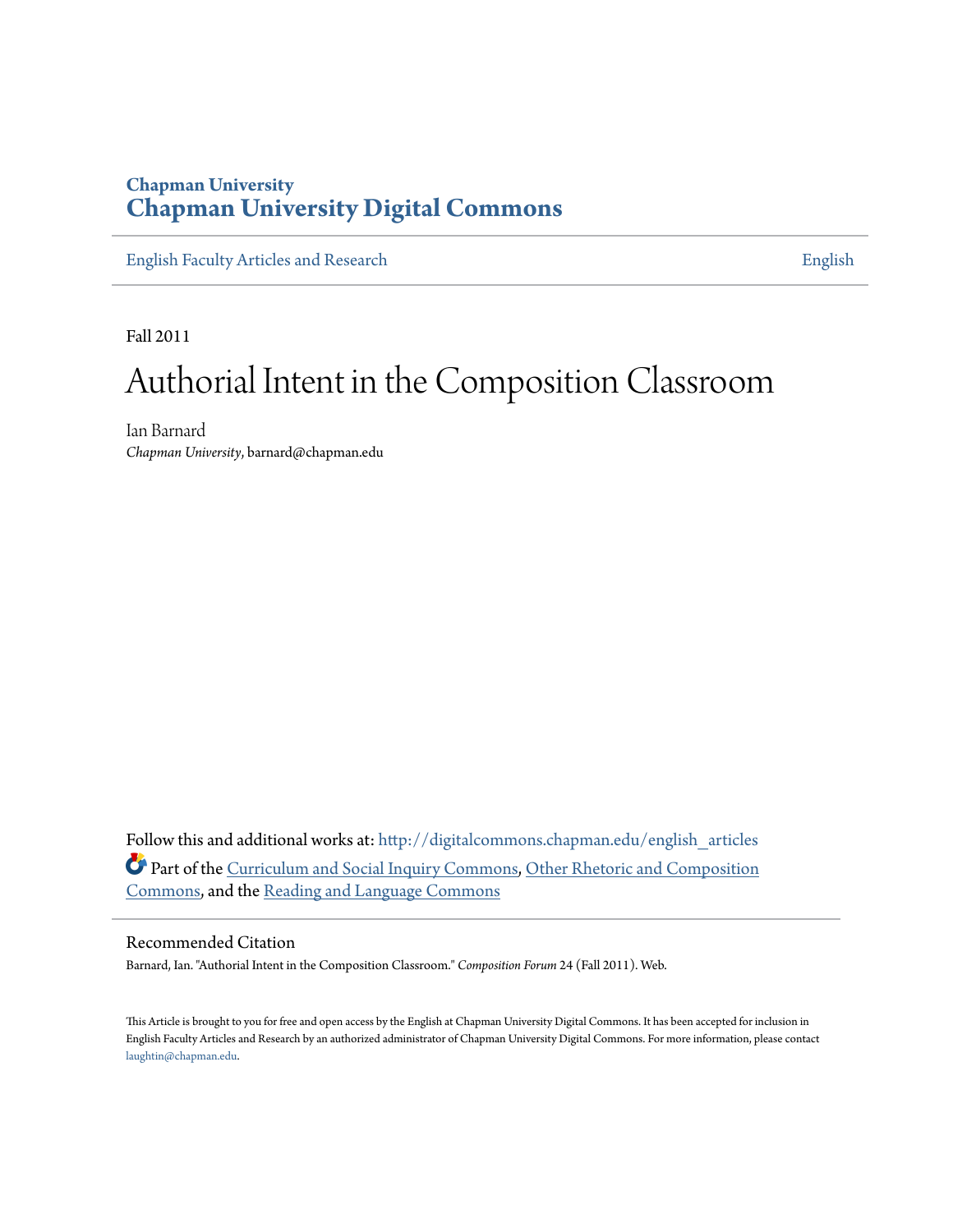# Authorial Intent in the Composition Classroom

### **Comments**

This article was originally published in *[Composition Forum](http://compositionforum.com/issue/24/authorial-intent.php)*, volume 24, in 2011.

# **Creative Commons License**

This work is licensed under a [Creative Commons Attribution-Share Alike 3.0 License.](http://creativecommons.org/licenses/by-sa/3.0/)

#### **Copyright** The author

This article is available at Chapman University Digital Commons: [http://digitalcommons.chapman.edu/english\\_articles/53](http://digitalcommons.chapman.edu/english_articles/53?utm_source=digitalcommons.chapman.edu%2Fenglish_articles%2F53&utm_medium=PDF&utm_campaign=PDFCoverPages)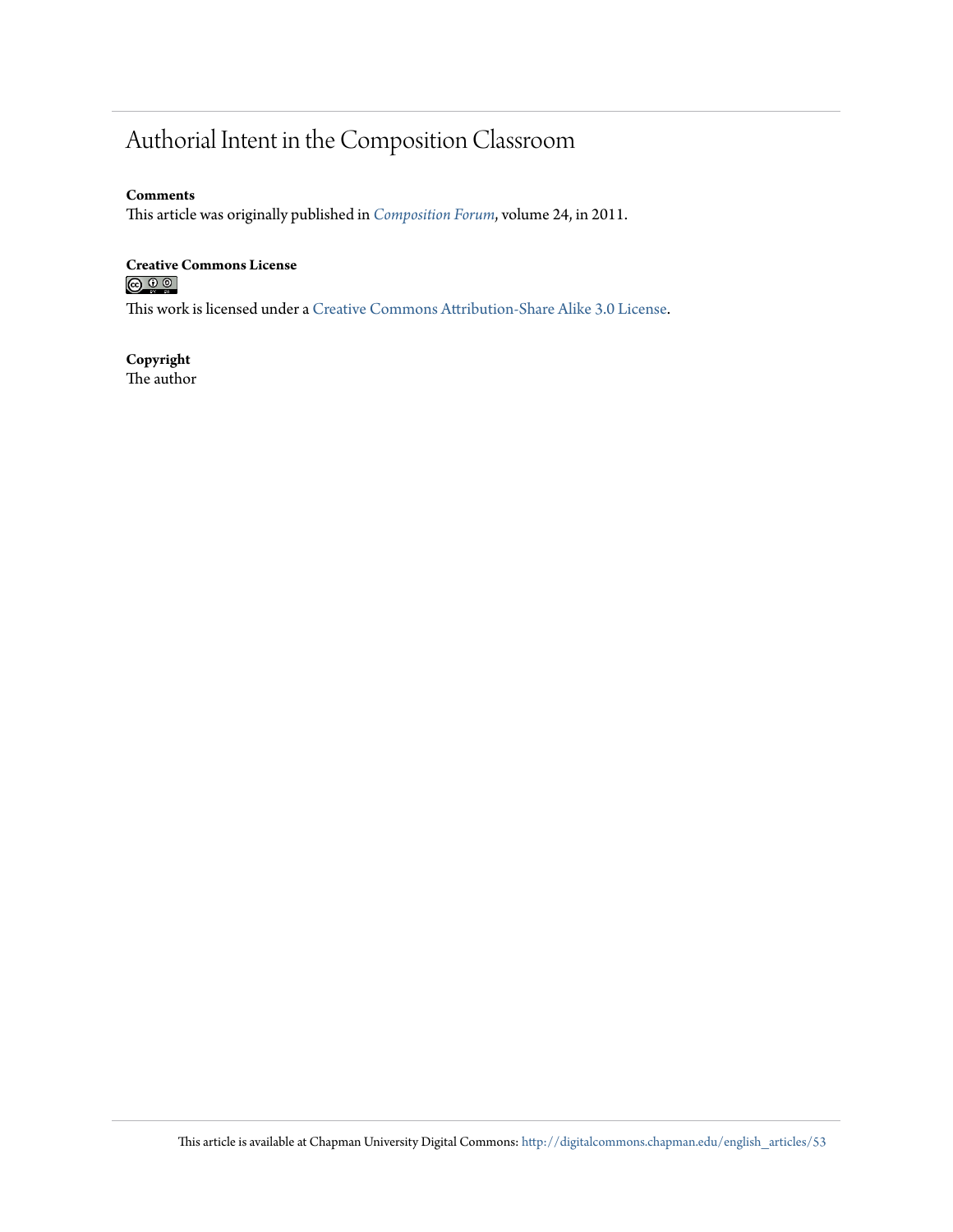*Composition Forum* 24, Fall 2011 http://compositionforum.com/issue/24/

# **Authorial Intent in the Composition Classroom**

**C** SHARE  $\blacksquare \blacksquare \blacksquare$  [http://www.addthis.com/bookmark.php?v=250&username=compforum]

### Ian Barnard

**Abstract:** This article examines the disjunction between, on the one hand, critical theory's critique of the privileging of authorial intent in protocols of textual interpretation, and, on the other hand, continued obeisance to authorial intent in composition textbooks and pedagogy. By unpacking the implications of this disjunction, I show the limitations that the reification of authorial intent creates for composition pedagogy and student writing. I conclude by suggesting how bracketing authorial intent in the composition classroom might enhance composition pedagogy and student writing, while also challenging fundamental epistemologies of the field.

For writing, like a game that defies its own rules, is an ongoing practice that may be said to be concerned, not with inserting a "me" into language, but with creating an opening where the "me" disappears while "I" endlessly come and go, as the nature of language requires. To confer an Author on a text is to close the writing. —Trinh T. Minh-ha, *Woman, Native, Other*, 35.

What is composition's twenty-first century relationship to what Susan Miller in 1989 called "the now easily deniable claptrap of inspired, unitary 'authorship' that contemporary theorists in other fields have so thoroughly deconstructed" (*Rescuing* 3)? In particular, this article asks what the status is of authorial intent in composition. I answer that the "claptrap" is alive and well: not only is the lure of intent still very much with us, but it also marks a series of fissures that are particularly telling of the dysfunctional ways in which student writers are often constructed in composition theory and pedagogy.

I'll begin by invoking the specter of authorial intent in literary theory and literature pedagogy in order to establish both the limits of composition's own engagement with the question of intent (and with critical theory more generally) and the continuities between the two fields (composition and literature), as evidenced in the disjunctions between theory and pedagogy in each. Section II attempts to account for the resilience of appeals to authorial intent in composition pedagogy (and some composition theory), despite the discrediting of such appeals by critical theory. I conclude by asking what writing and pedagogical possibilities are foreclosed by these appeals, and where a deprivileging of intent might lead composition students, teachers, and writing (Section III). Ultimately, I hope that by taking up Marilyn Cooper's invitation to consider the question, "How do writers and readers develop ideas together?" (372), we can reimagine the ways in which texts of all kinds work in the composition classroom and, thus, also rework the pedagogies that interpolate these texts into (and out of) the classroom.

# **I**

In literary studies, the commonplace that a text's meaning should be determined primarily in the context of the author's intention was famously debunked by W.K. Wimsatt and Monroe Beardsley's "Intentional Fallacy" as early as 1946, an assault on conventional assumptions about textual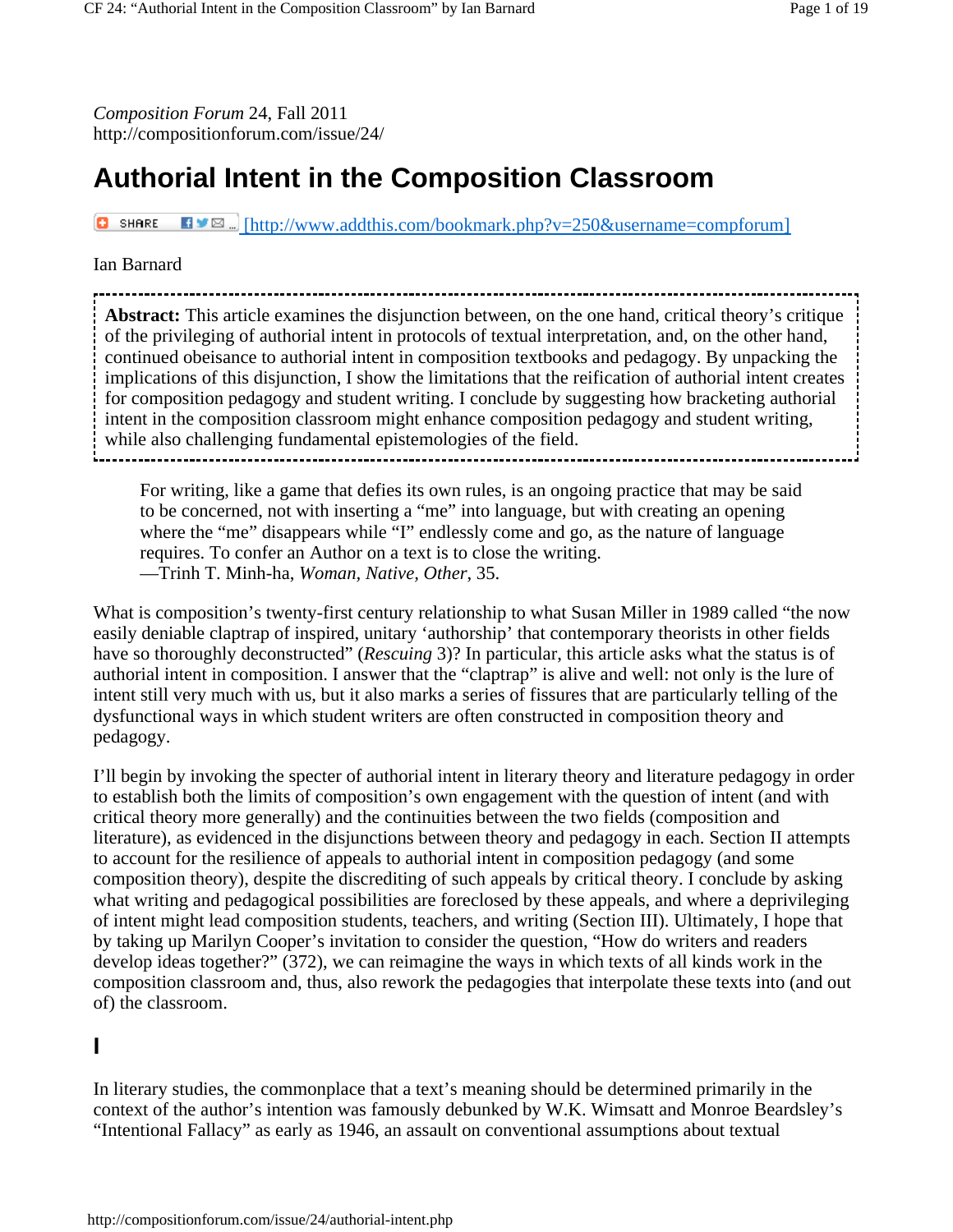interpretation that was, despite the many shattering differences between New Criticism and poststructuralism, developed and complicated by structuralist and poststructuralist theory, including much-anthologized essays such as Roland Barthes's 1967 "The Death of the Author" and Michel Foucault's 1969 "What is an Author?" $\{1\}$  [#note1]

This isn't to say that these theoretical understandings have been seamlessly translated into literature classrooms. Some students and faculty, whether out of habit, resistance, or ignorance, still may have recourse to discourses and constructions of the author's intent in their quest to find and create textual meaning. Some continue to value authorial intent because of their conscious or unconscious allegiances to liberal humanist ideologies of individualism—the invincibility of individual agency, the allure of writers' specialness. Sometimes teachers' theoretically unsound pedagogy is less a sign of willful resistance to the reign of theory than a mark of the disjunction between theoretical understandings and pedagogical practices, of not knowing how to translate theoretical understandings into pedagogical practice, of falling back on old models of teaching, of teaching the way we were taught. The chasm is even more apparent in many K-12 classrooms, where textbooks, bureaucracies, inadequate professional development, and outdated teacher preparation programs mean that classroom practices are often many decades behind scholarship in English Studies.

The chasms multiply and deepen in the case of composition. First, composition theory itself is fractured and has not unequivocally announced the death of the author. Second, the disjunction between theory and pedagogy is larger and more consequential in composition classrooms at all levels than it is in literature classrooms—this is hardly surprising, given that critical theory revolutionized literary studies several decades before it made an impact on composition scholarship and pedagogy. {2} [#note2] Third, as with the case of literature pedagogy, composition pedagogy still seems to be rooted in intent. Composition's allegiance to authorial intent takes many forms, as I shall adumbrate in the following section. These include an implicit privileging of intent in much composition theory that treats writing instruction, well-meaning assumptions about best practices in commonplace directions for responding to student writing, and the dispositions and practices of many composition instructors and student writers.

# **II**

The ascendance of social constructionist theories of writing in composition studies,  $\{3\}$  [#note3] and the work of compositionists and linguists such as Linda Brodkey, Marilyn Cooper, Sharon Crowley ("Derrida"), Janet Giltrow, Rebecca Moore Howard, and Jasper Neel that critiques modernist assumptions about authorial solitariness, originality, and unity in composition pedagogy, would seem to complement work in literary and cultural theory that destabilizes the Author, the subject, and presence. Further, we might imagine that collaborative writing, a practice much theorized in composition and often practiced in composition classrooms, would muddy the meaning of intent, and that electronic technologies' dislocation of the "traditional subjectivities of classroom writers" (Faigley 200) would contribute to the erosion of traditional allegiances to writerly intent. However, in many ways that I will chronicle in this section, intent seems to hold sway in composition pedagogy, albeit sometimes conflictedly. Part of the attachment to authorial intent in the composition classroom is no doubt a function of what Lester Faigley in 1992 termed composition's refusal to surrender "its belief in the writer as an autonomous self" (15), in his analysis of composition's relationship to postmodernism. This refusal also informs composition's modernist conceptualization of authorial voice.

The residual pervasiveness of the intent-effect is evident, for instance, in Joseph Harris's 2006 book *Rewriting: How to Do Things With Texts*. While Harris cites Borges, Barthes, and other postmodern/poststructuralist writers, and emphasizes that he encourages students to read complex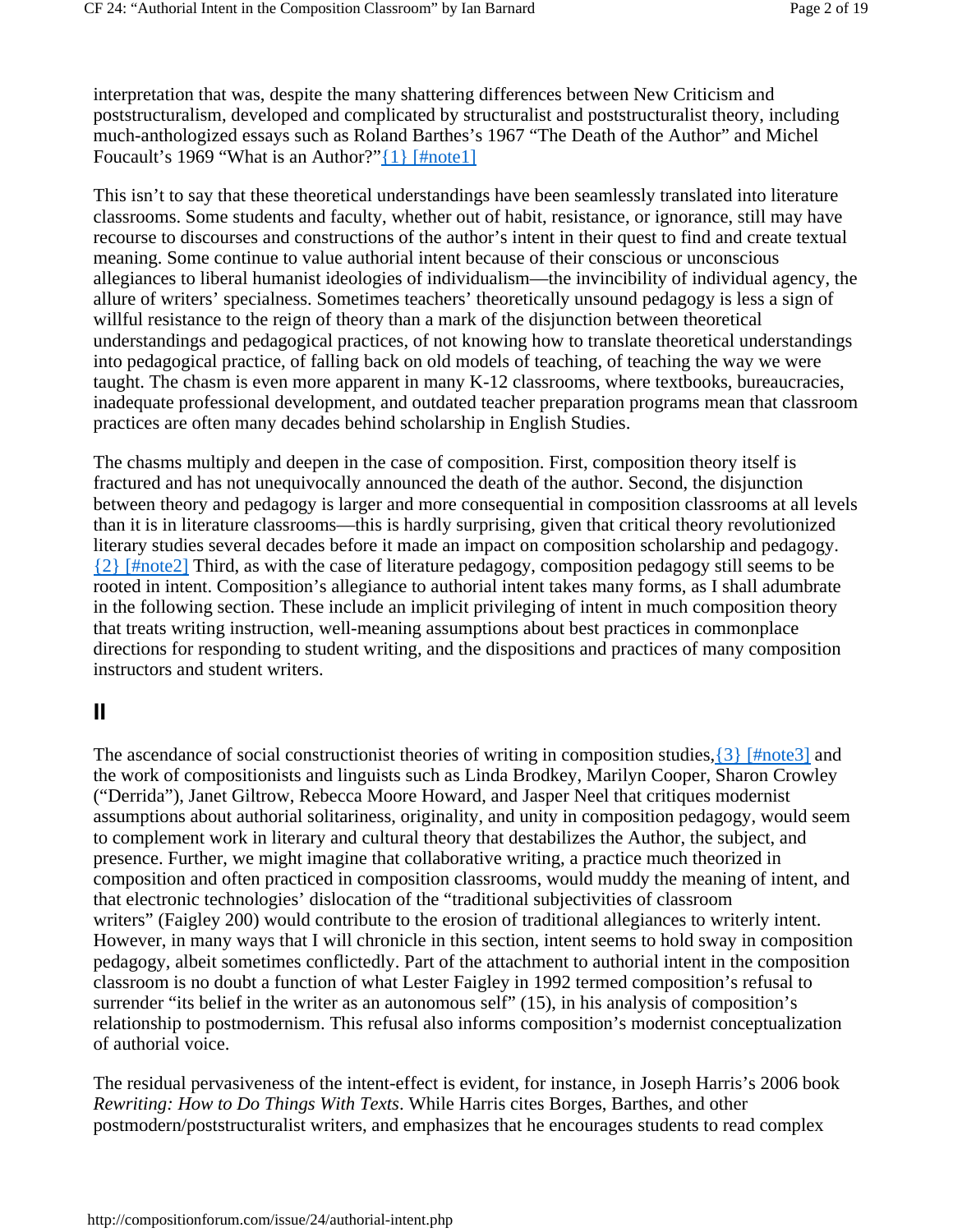texts in non-reductive ways and to respond to each others' work as they would to these published professional texts, he nevertheless focuses peer feedback on drafts of student writing around the question, "What is the author trying to get done in this essay?" (133). Here respondents seem to be invited to privilege their second guessing of authorial intent over the realities of language, effect, response, and readers' construction of meaning. I will discuss the pedagogical implications of this privileging in Section III. For now, I want to note that such gestures seem to be fairly endemic to composition pedagogy, and that the double consciousness that informs Harris's argument (the engagement with poststructuralism but the reversion to the humanist subject in the composition classroom) are also quite common, as I explain below.

The recourse to intent in the everyday lives of composition teachers and students is often predicated on practical concerns and well-meaning affiliations, albeit the cumulative force of these iterations can serve to mark composition pedagogy as theoretically naïve in terms of its conceptualization of authorial intent. When a colleague and I met with a student recently as part of a capstone interview with the student, we paradigmatically suggested to one another beforehand that we begin the discussion of the student's writing by asking the student "what were you trying to say?" The assumption seems to be that if we can get to intent, we can get to all the other issues and/or problems around a particular piece of student writing, and that we can do so by preserving the student's "voice."

My own localized survey of the dispositions and pedagogical practices of composition faculty at my institution suggests that my colleague and I are not alone in this assumption. In 2009, I conducted an anonymous paper survey of composition instructors in my English Department to determine what role authorial intent plays in their writing instruction and the ways they structure their composition classes. I placed the four-question survey in the campus mailboxes of 97 composition instructors, with a cover note indicating that the survey was anonymous and asking respondents to complete the survey and return it to my mailbox. The survey asked respondents to circle "very important," "somewhat important," "not important," or "unimportant" in response to each question, and it also included a place for comments at the end (see Appendix). I received 43 responses. I summarize the results in the table below:

| <b>Question</b>                                                                                                                                                                                       | <b>Very</b><br>important | <b>Somewhat</b><br>important | Not important /<br>unimportant |
|-------------------------------------------------------------------------------------------------------------------------------------------------------------------------------------------------------|--------------------------|------------------------------|--------------------------------|
| When responding (orally or in writing) to student<br>writing, how important is it to you to establish the<br>student's intention with the piece of writing in order<br>to provide effective feedback? | 24                       | 15                           | 3                              |
| When students give each other feedback on their<br>paper drafts, how important to giving effective<br>feedback is it that they establish the writer's<br>intention with the paper?                    | 18                       | 20                           | 4                              |
| When you discuss professional non-fiction texts<br>(e.g., newspaper articles, essays published in readers)                                                                                            | 26                       | 12                           | 3                              |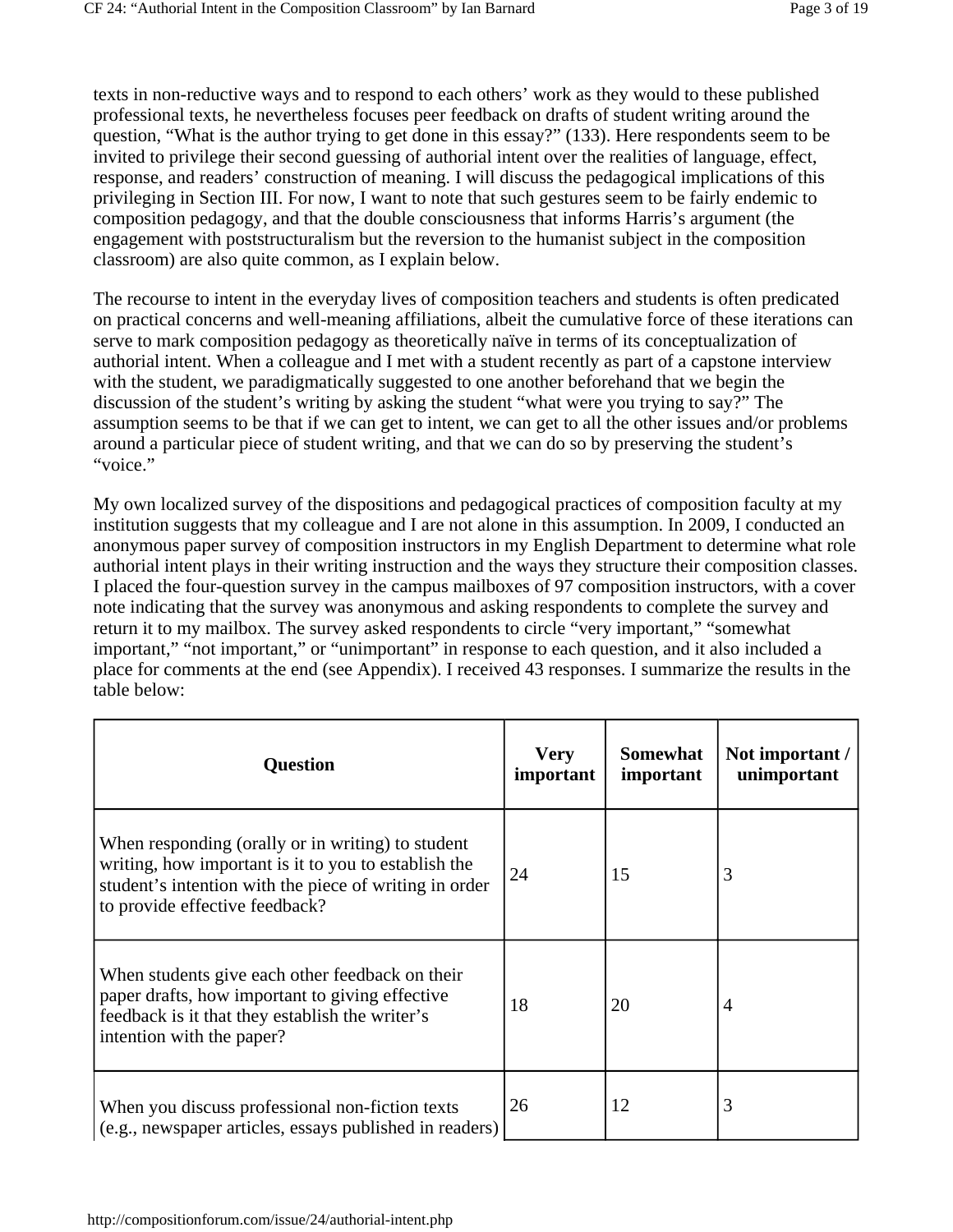| <b>Question</b>                                                                                                                                                                | <b>Very</b><br>important | Somewhat<br>important | Not important /<br>unimportant |
|--------------------------------------------------------------------------------------------------------------------------------------------------------------------------------|--------------------------|-----------------------|--------------------------------|
| with your students, how important is it to try to<br>figure out the author's intention in writing the piece?                                                                   |                          |                       |                                |
| When you discuss sample student papers with your<br>classes, how important is it to address what the<br>student was trying to achieve in the sample paper<br>under discussion? | 24                       | 14                    | 2                              |

Of the 43 composition faculty members who responded to my survey, then, 39 indicated that they thought it was "very important" (24) or "somewhat important" (15) to establish a student's intention with a piece of writing in order to provide effective feedback. One respondent used the space for comments to give a concise synopsis of the multivalent influence of intent in much composition pedagogy: "In order to provide effective feedback, it is essential to understand the writer's intention as a student, instructor, or professional writer." Another respondent confirmed the link between work on audience and purpose in composition studies and intent, checking "very important" in response to all questions about the relative need to consider intent in the composition classroom, and adding the comment, "I start with audience and purpose." Significantly, several of my respondents indicated that they were fully aware of the injunctions against privileging authorial intent in literary and cultural theory, and of the contradictions inherent in their composition pedagogy. One wrote, "Perhaps I'm harsh, but I try to teach my students that outside the classroom, their writing will be judged as effective or not solely based on product, not intent. It doesn't seem to help them ultimately to emphasize intent." Two respondents advocated adopting a mix of the two seemingly contradictory positions. One wrote, "'Intent' is an important focus in comp. classes as is the intentional fallacy both should be discussed at length," while another insisted, "What an author/writer intends is important; however, I believe the actual effect of a piece of writing on the reader—the reader's response to a piece of writing—is equally important." Despite these demurrals, however, an overwhelming majority of composition faculty respondents in my English department indicated that authorial intent was an important component of their composition pedagogy.

The composition faculty members surveyed represent a mix of tenured and tenure-track faculty, lecturers, and Graduate Teaching Associates, and hold graduate degrees in various areas of English studies—composition, literature, linguistics, and creative writing. In other words, these faculty members are not unlike the composition faculty at many other public comprehensive universities in the United States. $\{4\}$  [#note4] How, then, might we account for the resilience of authorial intent in composition? I have already gestured toward part of the explanation—composition's attachment to the modernist subject. But why does this attachment persist? My survey respondents point to some of the reasons for this resilience. I attempt to synthesize and categorize these reasons below.

# **Audience, Purpose, Genre**

The faculty member above who begins "with audience and purpose" suggests one possible starting point for the accumulation of significance around intent in composition: the fairly recent increased attention to audience and purpose as an important component of genre awareness and assignment fulfillment, and, relatedly, assumptions made about the functionality of expository writing. Indeed,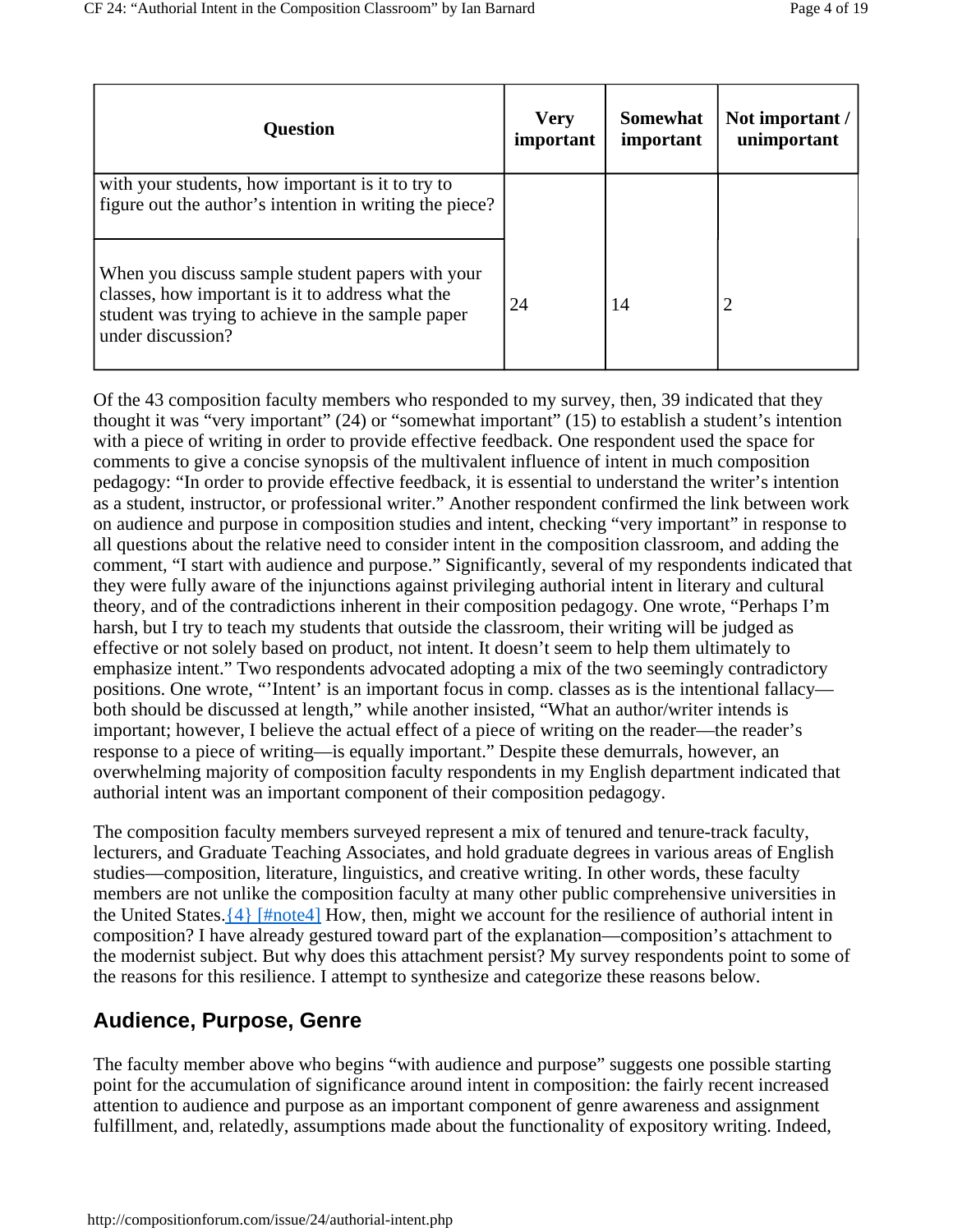articulation of writerly purpose has become de rigueur in today's informed composition classroom (Faigley 153 ff.). In discussions of fiction or poetry in literature classes, teachers seldom ask their students to focus on the purpose of the text in question or of the author's purpose in writing the text the texts are seen as having value in and of themselves, in addition to, or even in spite of any purpose that occasioned their production. But discussion of purpose has become increasingly important in the analysis of expository writing. When it comes to students' own writing, most composition teachers are well-meaning in their efforts to encourage students to think of the purpose of a particular text they are working on: such reflection is supposed to make the writing more meaningful, more "real" for the student. In the reading of texts, though, purpose often gets conflated with intent and comes to signal not so much an effect of the text itself but extra-textual information about the author. And the homage to the functional colludes with the conceptualization of composition-as-service that many compositionists have been vigorously resisting for several decades.{5} [#note5]

Much of the energy around questions of purpose and audience have of late been gathered under the rubric of genre theory, and, indeed, the contradictions within composition when it comes to authorial intent seem to be synechdochally represented in the "new genre theory," which lays down an encouraging theoretical framework for understanding "how readers and writers develop ideas together," but then appears to fall back on old assumptions about intent when pedagogical application is at stake. Charles Bazerman, for instance, argues that genre determines common meanings (21-22), suggesting how meaning is outside the control of the individual writer's intent, and Anis Bawarshi agrees that writers are, to some extent, written, that genre "both organizes and generates" (8). But both Bazerman and Bawarshi seem reluctant to jettison the belief in individual agency that is the corollary of intent when it comes to composition pedagogy: the former in his utilitarian claim, "In understanding what is afoot in the genre, why the genre is what it is, we become aware of the multiple social and psychological factors our utterance needs to speak to in order to be most effective" (23), and the latter in his apparent desire to teach his students to gain mastery over particular genres (Chapter 6). As Bawarshi sums up his pedagogical imperative, "Teachers can and should teach students how to identify and analyze genred positions of articulation so that students can locate themselves and begin to participate within these positions more meaningfully, critically, and dexterously" (146). Genre, here, becomes just one more tool students can use in order to control more effectively the texts they produce and the meanings of these texts. Amy Devitt's influential article synthesizing recent work in genre theory, "Generalizing About Genre: New Conceptions of an Old Concept," notwithstanding its nods to poststructuralism, embodies the difficulty genre theory has in freeing itself from writerly intent as a central interpretive and instructive epistemology. Devitt begins by noting the influence of Derrida on the "most recent understandings of genre" (573) and emphasizes the social contexts of genre. But because, as Devitt notes, "the new conception of genre shifts the focus from effects . . . to sources of those effects" (573) in writing, and because it is concerned to recuperate the individual against charges that genres are overly deterministic (579), I would argue that the "new conception of genre" ends up merely returning our focus to the author's intent. In revision, genre awareness can come to stand for a way for writers to realize more successfully their original intent (Devitt 582).

It seems, then, that attention to audience, purpose, and genre has given, even if inadvertently, new impetus to the authority of authorial intent in composition. On the one hand, insistences around genre, purpose, and audience serve to document and entrench intent's place in composition pedagogy; on the other hand, they also become the rationale for the continued attachment to intent.

### **Reading**

Another possible explanation for the endurance of intent as a framework for structuring writing and response in the composition classroom might lie in the special emphasis now placed on the reading of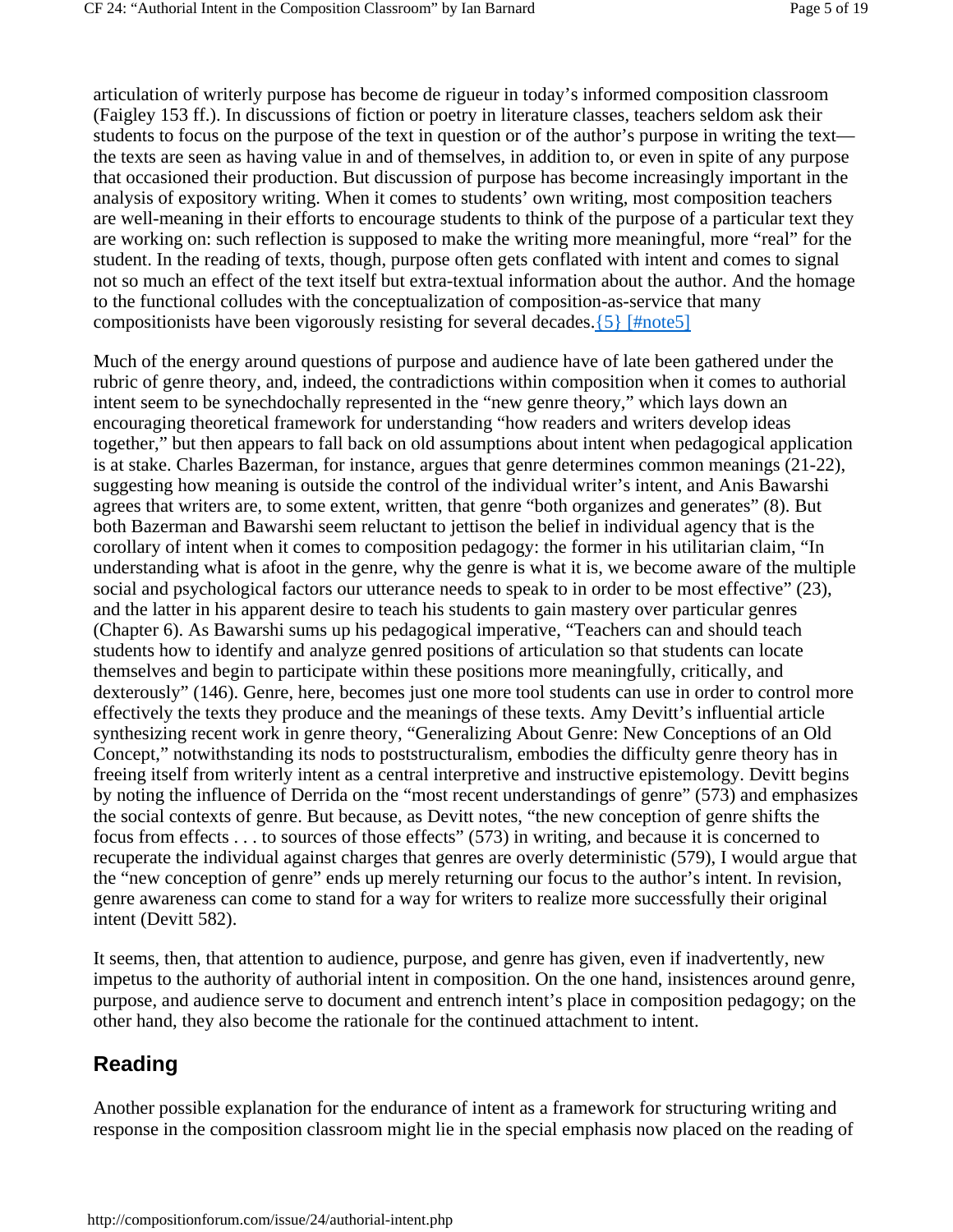expository texts in composition classes and on the renewed attention to reading processes and pedagogy in general in composition studies, as documented by David Jolliffe in a 2007 *CCC* review essay of recent scholarship on reading pedagogy ("Learning"). {6} [#note6]

In the case of published professional readings, some of the focus on intent can no doubt be explained by the predominance of non-fiction texts, in particular, in college composition classrooms (e.g., essays in ubiquitous readers developed for first-year college composition courses; newspaper articles used to prompt discussion, analysis, and writing; scholarly secondary sources used by students in research papers). Teachers and students may rationalize their conflicting treatments of fiction versus non-fiction texts by relying on the assumption that writers of imaginative literature have less control over the meanings of their texts than essayists, or that expository writing is more obviously an expression of a writer's intent than, say, a novel or a poem is. But these intuitions are equally as fallacious as those that equate meaning with intent in fictional texts, given poststructuralism's suspicion of "facts" and "truth," and since, as recent attention to memoir and other hybrid forms has suggested, the dividing lines between fiction and non-fiction are hardly clear-cut. In any case, poststructuralist critiques of language's supposedly transparent referentiality apply to language per se, irrespective of the genre enforming that language.

While readings have always played a significant role in college composition classrooms—even when instructors eschew textbooks they often envisage student-produced texts as the major reading of the course—the recent attention to processes of reading and reading instruction in composition scholarship and textbooks marks an exponential shift from product to process that is doing for reading what process theory did for writing half a century ago. The preface to *Reading Rhetorically* synthesizes the rationale for composition's attention to reading by explaining that the book is "shaped by the belief that students need explicit instruction in analytical reading, not because they have problems with reading, but because college writing assignments demand sophisticated ways of reading" (Bean et al. xiv). The problem of intent has mushroomed with this new emphasis on reading in the college composition classroom, and especially the recognition that students' writing difficulties are often the results of problems with reading, that reading needs to be scaffolded, that students need to be taught how to read. For now beliefs about the importance of intent in student writing are transferred to the structured and assisted readings of published expository writing that are gaining more pedagogical attention. My survey respondent who wrote, "In order to provide effective feedback, it is essential to understand the writer's intention as a student, instructor, or professional writer," points to the way in which composition has created equivalencies among what might be seen as different genera of writers in other disciplines or institutional settings. On the one hand, we might say that this continuity of writers in composition studies is informed by the sound argument that texts by professional writers should be read the same way student texts are read—this is part of the field of composition's process of resisting the canonization of any texts or writers and of undermining hierarchies that discourage students from identifying as writers. {7} [#note7] On the other hand, it also seems to rest on the less compelling axiom discussed above that makes non-fiction somehow fundamentally different from "literature," that imputes different rhetorical techniques to authors in the two modes, therefore suggesting that different interpretive strategies are called for when engaging with expository texts. Thus, the argument might go, while we may not foreground authorial intent in the study of literature, the fact that we do so in the composition classroom speaks to the foundationally different types of tasks and texts we are working with. This move to distinguish these two arenas is no doubt also tied to the recuperation of classical rhetoric by scholars in rhetoric and composition in the second half of the twentieth century, to composition's efforts to legitimate itself as a discipline, and to the injunction against using literary texts as the main source of reading in composition classrooms as the field established itself as a unique scholarly and pedagogical specialty. {8} [#note8]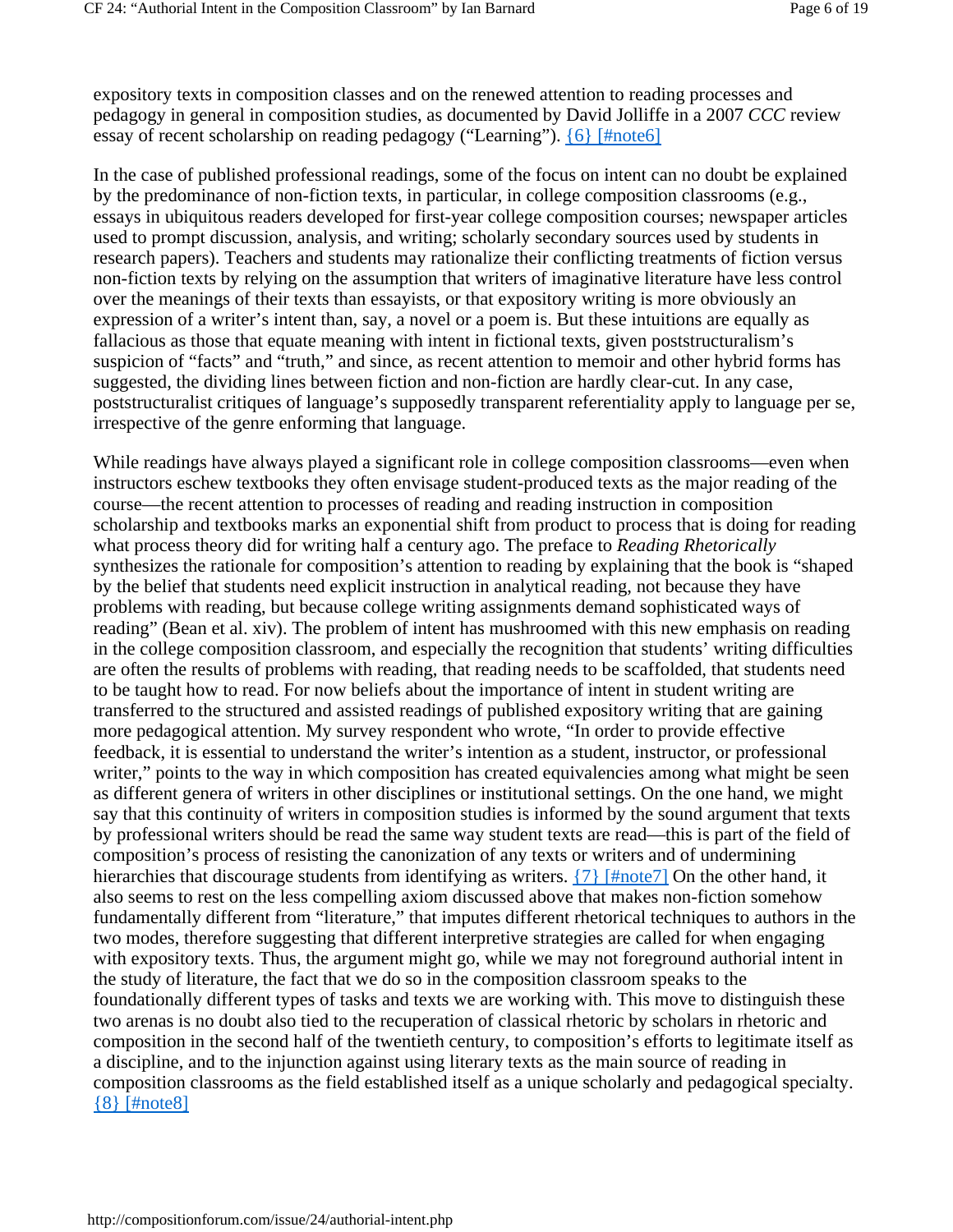From my own position as a composition instructor at a comprehensive public university in California, I see this attention to and particular ideology of reading enacted in the Expository Reading and Writing Course (ERWC) that the California State University system has introduced into high schools across the state, purportedly in order to better prepare California high school students to meet the demands of college-level writing. [9] [#note9] The course was developed by college and high school faculty, and the two groups collaborate in leading the workshops designed to prepare secondary school teachers to teach the new course and the principles embedded in it. The college/K-12 alignment here illustrates institutional crossovers in composition pedagogy and the ways in which college composition's current turn to reading and obsessive focus on persuasive writing is being enforced in K-12 settings.

One of the popular text books that emblematizes the renewed attention to reading, *Reading Rhetorically,* is used in these workshops and informs much of the philosophy of reading instruction in the assignment templates that form the basis of the ERWC. The book nicely illustrates the schizophrenic position composition inhabits with regard to intent. It seems theoretically-grounded in recognizing "reading as an interactive process of composing meaning" (Bean et al. xiv) rather than constructing the goal of reading as merely the reader's dutiful discovery of the author's (intended) meaning, and in conceptualizing "persuasive strategies in a text" (20) rather than searching for the writer's conscious effort to realize a certain intent. By looking at the *effects* of rather than the *intentions* behind particular textual features, readers can read closely without making presumptions about or circumscribing interpretation according to authorial intent. However, the book simultaneously incorporates the notion of the writer's purpose from composition, reading purpose in the strong sense of "authors having designs on their readers" (10). And in Chapter 3, "Listening to a Text," the book advises readers, "When you listen attentively to a text, you are reading with the grain, trying to understand it in the way the author intended" (Bean et al. 36), a prelude to a more skeptical reading of texts.

These reading strategies revolve around a false binary centered on authorial intent: one is either trying to read a text according to the author's intent or one is looking at what the author might not have intended. What is occluded here is a recognition that each of these readings is a projection of the reader and that writing is not always transparently autobiographical (a lesson that students of literature seem to understand better than composition students). Trinh's accusation, "Charged with intentionality, writing is therefore disclosing (a secret), and reading is believing" (30), points to the reductiveness of this kind of intentional conflation, to the conflicts between authors and their texts that *Reading Rhetorically* seems to want to suppress. While it might be useful to read texts multiple times, first sympathetically and then skeptically, to structure these reading strategies around authorial intent is not only to mislead students into believing that intent is ascertainable and quantifiable but also to set up a sympathetic reading of a text as the reading that converges with the author's intent, a strategy that can prove particularly problematic when these templates are applied to the reading of student texts as well (more on this later). Thus much of the ERWC course falls back on authorial intent when it comes to analyzing mainly non-fiction texts, unwittingly encouraging students to make arguments about authorial intention as they analyze particular rhetorical strategies or word choices. Given the connections the course makes between reading and writing, these strategies are then supposed to inform students' own writing.

### **Students** *versus* **Authors**

In the above discussion, I alluded to the imperative in composition to construct students as "real" authors, but Amy Robillard shows that it is precisely composition's failure to fulfill this imperative that has left the discipline in the pre-structuralist past.  $\{10\}$  [#note10] Robillard argues that conventional scholarly citation practices in composition, such as the identification of students by first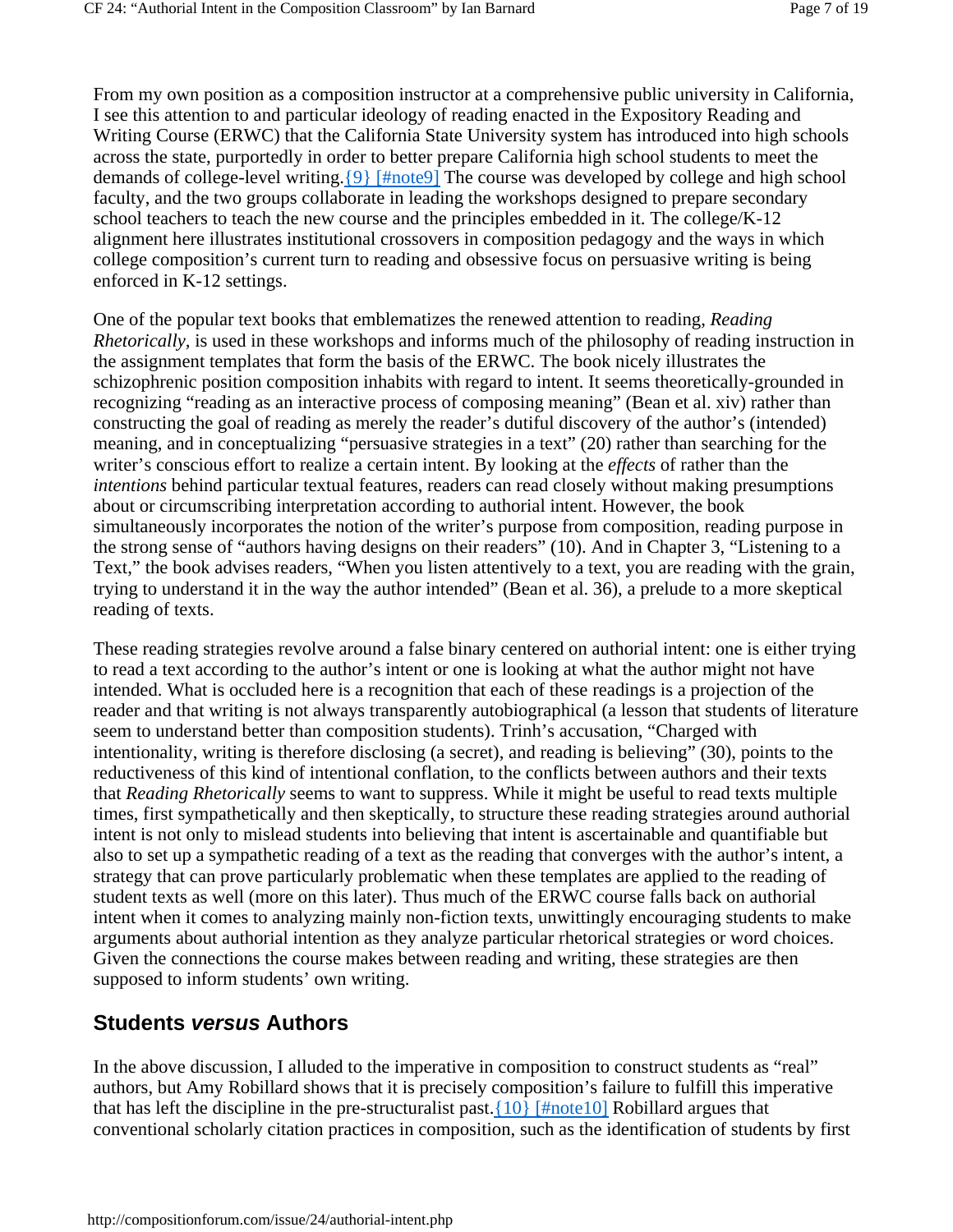name only or the omission of student texts from the list of Works Cited, reproduce the student/author distinction that the field is invested in maintaining, despite its protestations to the contrary. Why do such separations continue to structure composition's construction of authorship? In her articles "*Young Scholars* Affecting Composition: A Challenge to Disciplinary Citation Practices" and "Students and Authors in Composition Scholarship," Robillard offers an explanation by charting the unique place of student writing in composition studies, noting, "Students of other disciplines do not reflect the nature of the field itself" and insisting that Composition Studies could not exist without

students ("Students and Authors" 42).{11} [#note11] Composition, then, has its identity invested in the category of students if it is to explain its *raison d'être* in terms of student writing and its attendant objects of analysis (e.g., student voice, student learning, student subjectivity, student interventions into the academy and the sociality).

After all, if students circumscribe composition, then we need to preserve our understandings of students as material beings in our classrooms, not as Author effects. If, as Sharon Crowley puts it, "[L]iberal composition pedagogy insists that student identities *are* the subject of composition" (*Composition* 227), then the student as liberal humanist subject must be retained/recuperated in order for composition as a discipline to maintain its liberal affiliations and agendas, and its (contested) identity as student-centered (see footnote 11).

We can connect the apparatuses of composition pedagogy and its axioms about student writing to this desire for students and, its corollary, the need to distinguish students from authors. After a discussion of Barthes and the ways in which authors lose control over their texts, Robillard pointedly continues, "To insist on students' retaining control over their texts is to deny them authorial status" ("Students and Authors" 48). Paradoxically, it is precisely composition's insistence on student agency that marks its failure to construct students as authors. Student textual control is intricated in many layers of composition pedagogy, including those that treat revision, error, and process models of composing. Composition pedagogy's focus on the thesis statement, for instance, can be seen as implicated in this desire for textual control (on the part of both writers and readers). A successful thesis statement is supposed to signal the writer's fully realized intent applied retroactively to a complete text, showing that the student writer has managed every detail of the text by marshalling it in the service of the thesis statement. Often the thesis statement is presented at the beginning of the text, even though it cannot be accounted for until after the text's end, thereby completing the ruse of pre-meditated mastery.

In the last section of this article, I will discuss the implications of students "losing control" over their texts. For now, I want to highlight composition's need to construct students *qua* students as one explanation for its dependence on the outdated notions of subjectivity and agency upon which the appeal to authorial intent relies. However, student agency also holds valences beyond those articulated by Robillard, and so its denial encompasses more than the circumscription of Composition's subjects, as I explain below.

# **Agency**

Some of the critiques of poststructuralism's evacuation of authorial agency in literary studies (most famously, Barbara Christian's 1987 article "The Race for Theory") saw this evacuation as especially troubling in an historical moment when previously marginalized subjects were finally coming to voice, when literary canons in English studies were being challenged for their exclusions of white women writers and writers of color, and when literary studies were undergoing radical paradigm shifts as a result of these challenges.  $\{12\}$  [#note12] Doesn't the death of the author come only after centuries of white male Western authorial consolidation? Should we call for the death of all authors when some authors are only now for the first time getting their chance in the sun? Aren't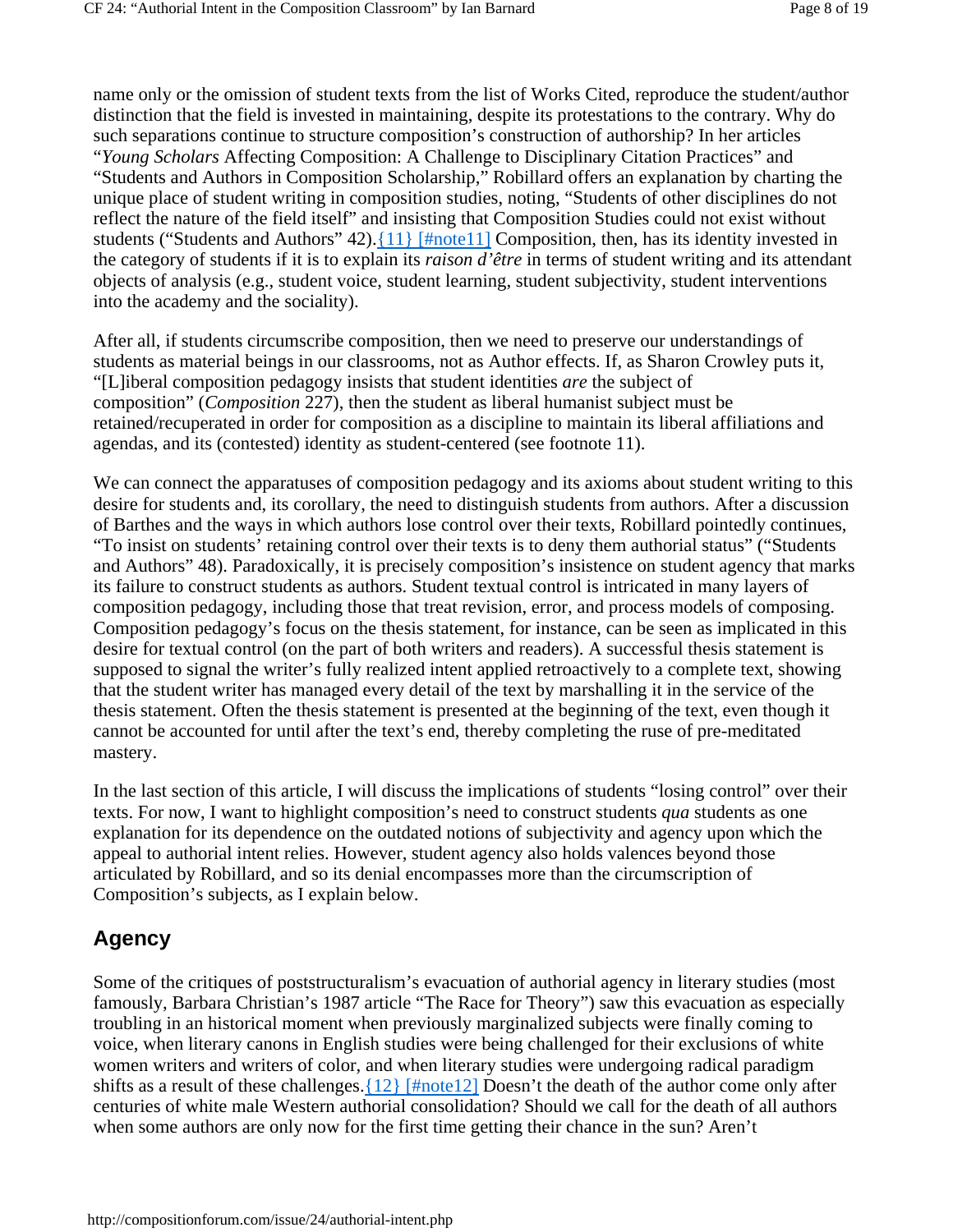poststructuralist insistences on subjectivity as fragmented and constructed, these critics asked, a way of warding off the decentering of white Western men by the Other?

A related argument might be made *vis-à-vis* the question of student agency in composition classrooms. Isn't it especially important that students starting to gain confidence as writers feel that they can control their writing and can plan on having something to say as authors? In the context of questions such as these, might a poststructuralist destabilization of authorial intent instantiate a retreat for the field of composition—a return to the privileging of product over process, a re-erasure of questions of purpose and audience that have lately informed composition's commitment to "real" writing in which students are invested,  $\{13\}$  [#note13] and, most importantly, a failure to honor the agency of student writers? The apologia, "Perhaps I'm harsh," that prefaces the comment of my survey respondent who wrote "Perhaps I'm harsh, but I try to teach my students that outside the classroom, their writing will be judged as effective or not solely based on product, not intent. It doesn't seem to help them ultimately to emphasize intent," signals this intrication of intent with honoring student agency and subjectivity. This commitment might be said to distinguish composition pedagogy most dramatically from the teaching of literature, given many compositionists' attention to student work as primary texts in the composition classroom, and given composition's stated commitment to recognizing students as writers. The advocacy of student agency is also imbricated in the process movement and the political contexts of its emergence in the United States in the 1960s that interrogated hierarchical education pedagogies and institutions (Faigley, Chapter 2)—some composition teachers have a sentimental and/or ideological attachment to that history.

These dispositions about agency and subjectivity shape pedagogy and frame the possibilities of response to student writing. Brooke Horvath's 1984 synthesis of prevailing imperatives in composition studies regarding teachers' responses to student writing still holds true in composition classrooms today: as a rule, teachers are urged not to "appropriate" student texts; the goal of responding to student writing should usually be to help students develop what is already there. This injunction stems from attempts to honor student agency and subjectivity, and to recognize students as writers with individual ideas and motives. In warning teachers against co-opting student texts, Horvath makes the connection to intent quite explicit: "If this happens, students may too readily conclude that success depends not upon fully realizing one's intentions, fully conveying one's meaning, fully expressing one's feelings or actualizing one's voice, but upon aping the teacher" (210). Here Horvath suggests the relationship between intent and the problematic of voice: a unique voice comes to be an expression of individual intent. In both cases (voice and intent), the liberal subject is unified and seemingly independent of the sociality that shapes her. One of my survey respondents gave a sense of how attention to intent continues to be informed by composition's studentcenteredness, the desire to "guide" students to express their own ideas rather than to impose ideas topdown in her comment, "I feel knowing the intention of the writer is an essential part of understanding how to guide [students] in expressing their thoughts effectively—to help them get their intent across successfully."

Other than a knee-jerk, reactionary anti-theory position that dismisses the problematization of authorial intent out-of-hand, there are several possible avenues of responsible response to these concerns. One might assert that given its particular focus on students and pedagogy, composition studies is a special case, and that work in critical theory is not appropriate or relevant to composition pedagogy, or, indeed, that composition studies suggests a critique of theory's literature-centeredness in English departments at U.S. universities. One of my survey respondents seemed to be making the argument for composition as a special case in her justification of the apparent contradiction between composition pedagogy and literary/critical theory: "Yes, we're up to our eyebrows in what C. Brooks might call 'intentional fallacy,' but the emphasis on argument in our freshman comp curriculum makes author's intent/purpose key." Another response to the concerns I've listed in the previous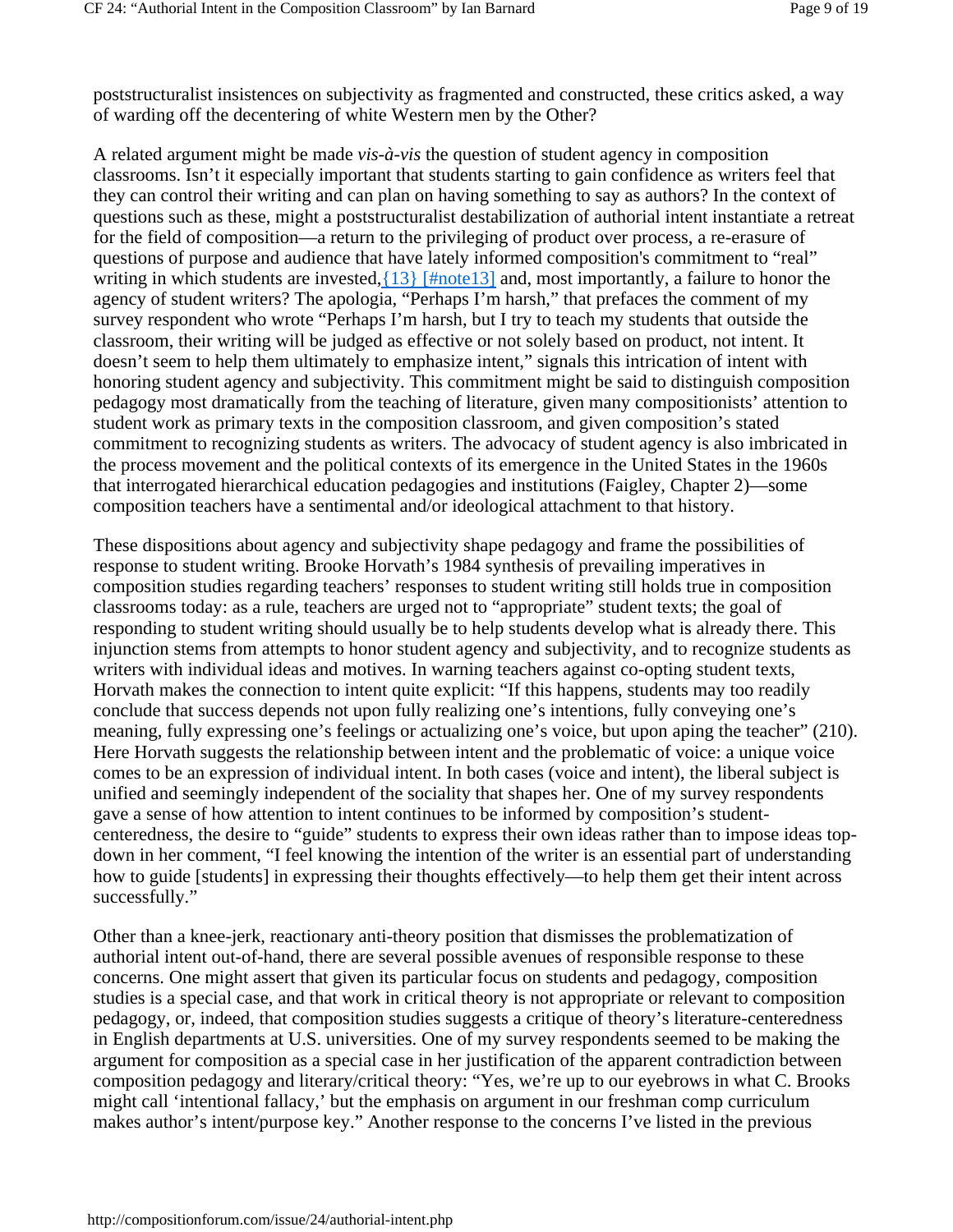paragraphs might adapt some of the defenses of theory (e.g., Bhabha; hooks; Trinh, "Interview" 96- 97) to argue that it would be patronizing, dishonest, and hypocritical to perpetuate the lie of student writers' agency while deconstructing authorial intent in the work of published authors, that such a dichotomization reinforces the very distinction between student writers and "real" writers that compositionists are committed to contesting.

It seems to me that compositionists might complement these political and theoretical framings of the debate by asking specifically what harm there might be for students and their writing in privileging intent, and, conversely, what value there might be for students, student writing, and the teaching of writing if we were to abandon our attention to intent in the composition classroom. I address these questions in the following section.

## **III**

Up to this point I have traced the resilience of authorial intent in composition and discussed possible explanations for this resilience that inform composition's identity as a field and its cherished ideals. But we need also to interrogate the effects of this resilience on student writing and on composition pedagogy—this will be where we make our own contributions to the topic of intent and discourses of authorship and subjectivity that are distinct from those of literature scholars. I will suggest here that, paradoxically, the honoring of intent creates specific theoretical and pedagogical barriers to student writing and revision. However, this is not to assume simplistically the possibility or efficacy of an uncomplicated and complete abandonment of intent-focused response. Rather, any alternate apparatus must account for intent's recursivity and for the intersectional implications of its hold on teaching and writing.

If the privileging of intent can come to limit what can be done with a published professional text, we also need to recognize that it can do so with student writing. Deconstruction and other epistemological challenges to the linear trajectory author-text-meaning have shown us that sometimes the most interesting work with texts needs to bracket intent, but students sometimes have a hard time imagining reading a literary or other text in ways that are at odds with their perception of the author's intent. In the composition classroom, intent is a product of particular material conditions, in addition to the ideological baggage discussed in the previous section. For students and their teachers, it is often especially difficult to bracket intent when they are talking about classmates' work, when the author is sitting in front of them. Material, subject, agent. Why should we want to resist these identificatory urges?

Part of the problem with privileging intent in student writing is that intent often becomes the bottom line that controls dispositions, pedagogies, and epistemologies of writing. It restricts response. When students are asked to respond to or analyze a fellow student's paper, it's often in order for the writer to ascertain if she successfully conveyed her intended meaning. And intent, it seems, must always be honored. This attitude derives from liberal pluralist ideologies of individualism and individual agency, and serves as a testament to U.S. academia's incorporation of the mantra that no one has the right to question someone else's beliefs—everyone is entitled to her own opinion—or, the composition classroom version of this axiom, it doesn't matter what you say, as long as you say it well/convincingly.{14} [#note14] To fail to honor intent seems to be breaking a taboo in the writing classroom, to be fundamentally dishonoring the implicit or explicit contract of trust and respect set up between student and teacher, and among students. So sometimes any gesture that can appear to complicate, disregard, sideline, question, threaten, or undermine authorial intent is seen as hostile, pedagogically unsound, and socially inept.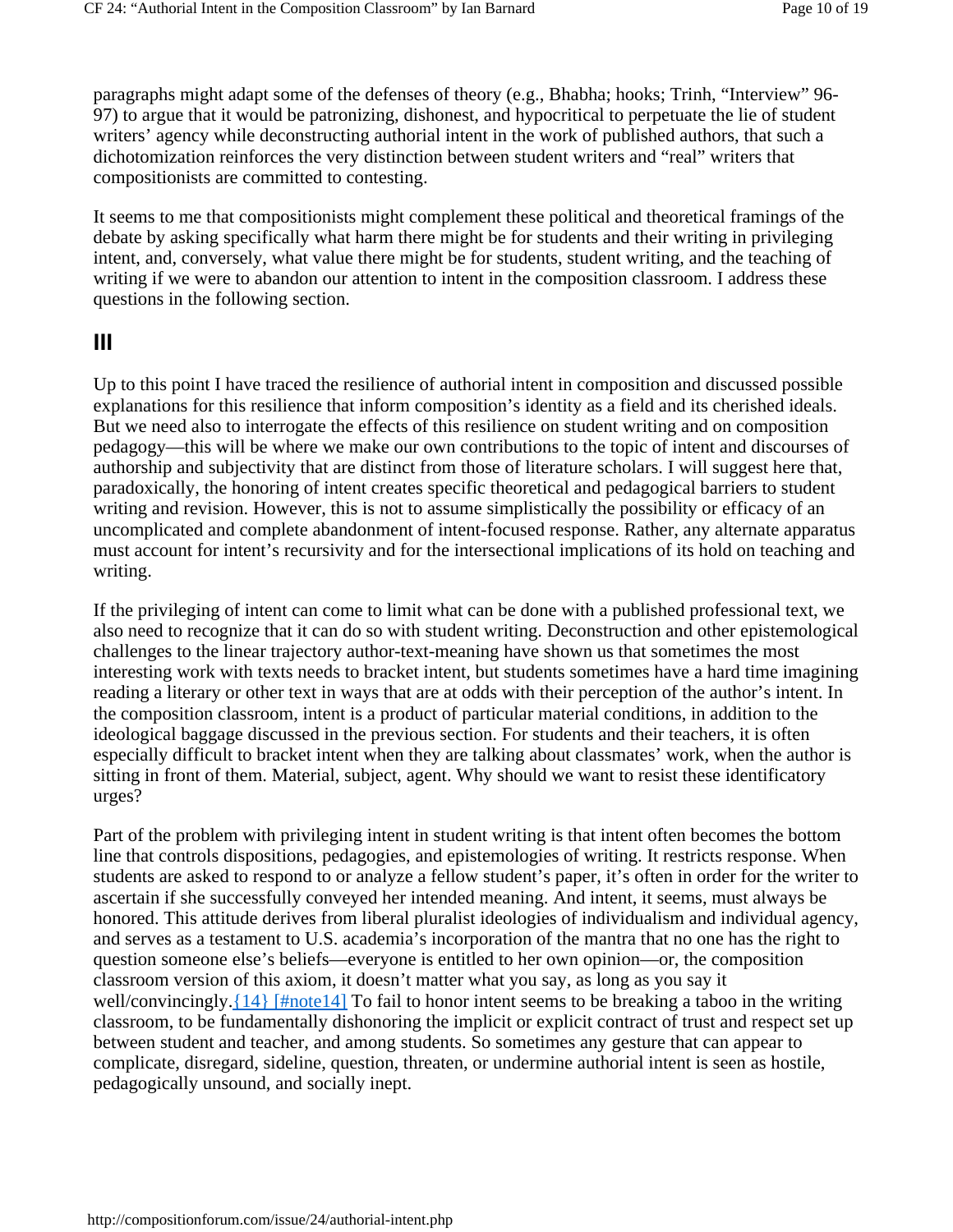On the other hand, what kinds of blockages to writing and revision does such reverence for authorial intent create? It might be helpful here to recall and rework David Bartholomae's (in)famous response to Peter Elbow in the former's 1995 *CCC* article, "Writing with Teachers." In making the argument for the political and pedagogical efficacy of teaching "academic" rather than "personal" writing, Bartholomae gives the example of the student whose "personal" writing moves the author to tears but seems rather clichéd to the teacher, and who would feel insulted if a teacher or fellow students were to question the text's authenticity or originality—somehow that personal voice is always-already immune to critique. Student intent often suffers the same fate. Bartholomae's point is that the student's "personal voice" is socially constructed—we are not born with these voices and the ideas that constitute them—but the ideology of individualism in the United States works precisely to conceal the enabling of the personal by the social and political. Students usually want to believe and do believe that their "personal voice" is original and uniquely theirs. For Bartholomae, academic writing focuses on analyzing precisely the power relations that structure such ideologies, and so can reveal the apparatuses that mask the socially constructed nature of "personal" writing. On the other hand, the investment in the "personal" can be a way of foreclosing critique. The honoring of authorial intent in student writing can serve a similar silencing function that not only precludes certain kinds of critique of the work but also stifles the author's own development as a writer.

The lure of the author function thus situates respondents to student writing in theoretically and ideologically problematic positions. Given composition's ubiquitous belief in the importance of student writers' intentions, and the obeisance to those intentions, teachers or fellow students who find a student's intent morally or politically objectionable are often faced with two unenviable options when responding to the student's writing. They might feel obligated to honor that intent, and so find themselves squirming ethically as they give a student advice on how to "improve," how to make a morally objectionable argument more persuasive. Or, if teacher and/or students are advocates of critical pedagogy or *engagé* writing, they might find themselves trying to persuade the writer to change her intent. That battle entails a host of problems around issues of critical pedagogy and student resistance that have been well-documented.{15} [#note15]

The fetishization of intent also hedges in composition and composition pedagogy more generally. The problem with the kinds of teacher response to student writing that Horvath characterizes as informed consensus in the discipline (see section II above) is that they do not account for instances where the respondent believes that the writer might benefit from rethinking her intent, or cases where a writing's originating impetus might not offer a productive route for the writer to complete the assignment. Composition teachers come across cases like these all the time and often suggest to student writers that they may want to rethink their topic or thesis, sometimes under the guise of helping the student more fully realize their original intent, and sometimes in defiance of the obeisance to intent.

But what if students were not taught that the goal of revision was to realize more fully their initial intent? What if intent were also up for revision? Such an expectation might allow for a greater range of writing processes and revisions. Writers might imagine themselves as facilitating a range of possible meanings rather than as attempting to fix meaning ever more narrowly as they revise. Less focus on writerly intent might also initiate different kinds of pedagogical practices and dispositions. Teachers could encourage student readers to play with the language of their colleagues as much as they do with the language of published professional writers. And perhaps then exchanges of ideas wouldn't only be read as "veiled attacks" on the writer's "opinions and interests" (Horvath 211). Peer workshops might take on different functions and tones if writers imagined revision as an opportunity to perhaps pursue their colleagues' "misreadings" of their texts rather than as the duty to correct those misreadings. The bracketing of intent could ultimately make discussions and negotiations around student writers' meanings and potential meanings less threatening, thus more fully realizing the purpose and potential of revision itself.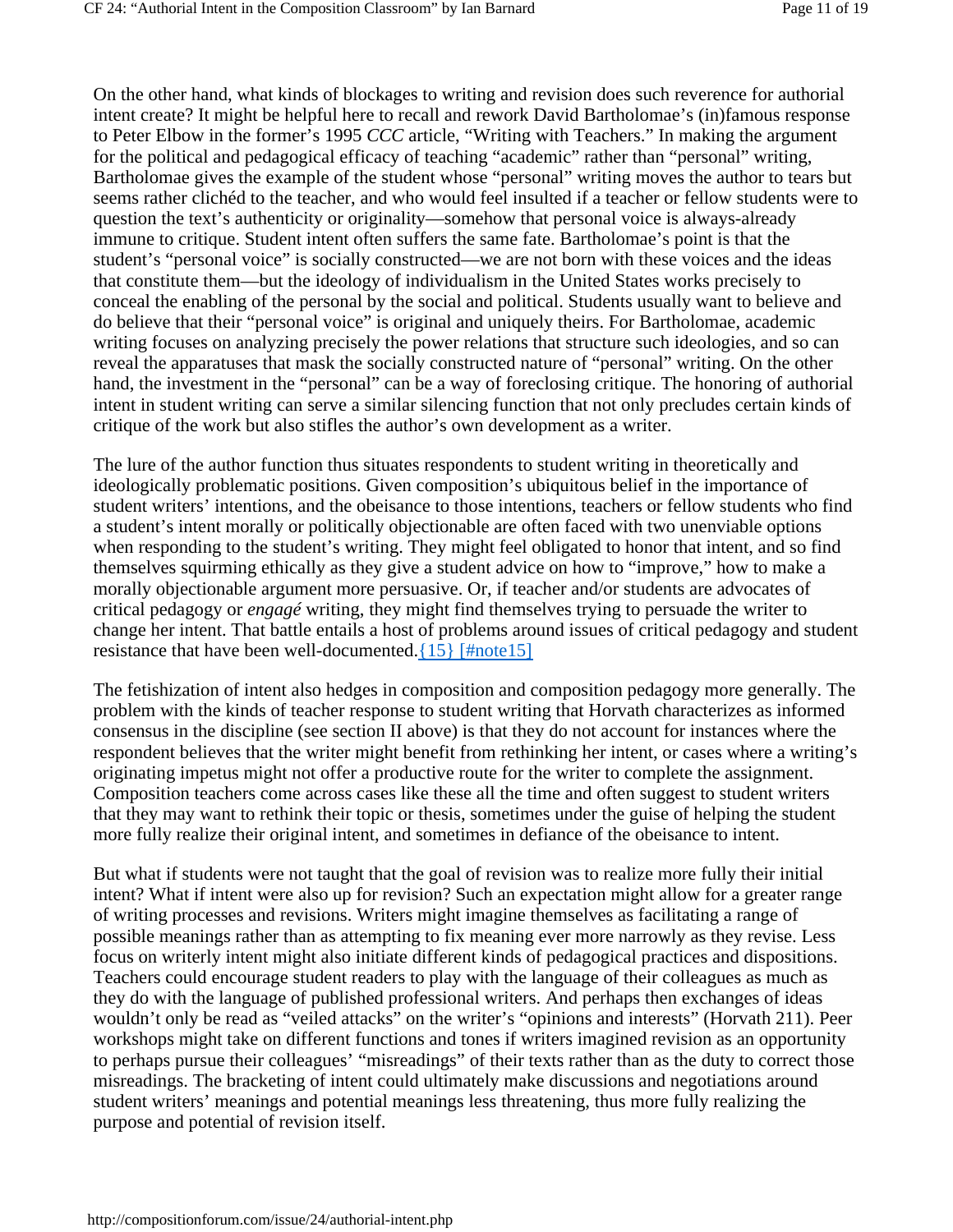Min-Zhan Lu's article "Professing Multiculturalism: The Politics of Style in the Contact Zone" treats some of these ideas and suggests one model that might help us to think about what such a pedagogy might look like. Lu, working specifically with the texts of students who are English Language Learners (or, to use her term, "borderland" writers), encourages her students (and readers) to resist reading "aberrant" usage in these texts in terms of error, but instead to look at the productive possibilities of meaning in these non-standard forms—after all, Lu argues, this is the way we read innovative language forms in the published work of professional writers. Lu writes that she is interested in "complicating but not denying the relationship between style and the writer's knowledge of and experience with the conventions of written English" (451), suggesting that the student writer may come to new realizations about her prose and about the possibilities of language through this process of analysis, realizations that may have been unavailable to her before. But, as the above quote suggests, Lu's article does not advocate ignoring student authors' intentions altogether. In fact, in some ways Lu's strategy might appear to be designed to enable writers to articulate more fully and/or realize their original intentions (by seeing the different connotations of various language possibilities, the student writer discussed in Lu's article is able to revise her text to convey her meaning more precisely, whether this meaning was her original intent or is something new). However, by encouraging teachers and students to see beyond conventions and expectations, Lu brackets intent for the duration of the particular discussion, allowing for meanings to develop from the student paper beyond those initially envisaged by most fellow students, and probably beyond some of those imagined by the writer at the time of composition and after. This kind of reading of student work draws attention to language as a generative site of meaning, and shows how language and readers produce meaning alongside writers—such readings move beyond the composition commonplace that writers discover ideas in the act of writing, a valuable understanding that nevertheless still privileges the coherent author as writer and reader of her work, as maker of meaning.

Writing teachers at all grade levels might encourage students to reflect on their own writings as well as the writings of other students in terms of the suggestiveness of language, looking for interesting or surprising meanings that arise alongside, in addition to, or even despite what they think the author's intention might be, and inviting authors to pursue these meanings if they are resonant and productive. Many writing instructors enact some version of this practice already, persuaded by Donald Murray's idea of "writing as discovery," and recognizing that "[w]riting does not so much contribute to thinking as provide an occasion for thinking—or, more precisely, a substrate upon which thinking can grow" (Bizzell 486). Instructors encourage students to discover ideas as they write, ideas generated by the writing itself rather than ideas that are pre-planned in an outline, ideas that may, indeed, supplement or contradict an original thesis or plan. In fact, many writing instructors see the pursuit of such discoveries as the central task of revision. Why is it, then, that we finally fall back on intent when the writing is done (for now)? And what would it mean to also look at finished products as spaces of discovery? For one thing, it might embody a recognition of the permanently messy but exciting relationship between language and thought (Crowley, "Evolution" 344), between language and reality, between writing and thought, and between writers and their thoughts/language/writing. These relationships constantly produce new meanings, are never finite. For another, it would finally give the lie to the liberal humanist delusion of the unqualified efficacy and unlimited potentiality of individual agency—the writer as reviser who is better able to control her meaning, her language, her text.

Although I am less interested in honoring intent than Lu is, I am not insisting that intent and student agency should be ignored altogether. If this were the case, we'd all be doing automatic writing and nothing else. While writing and revision can be (and inevitably is) about intent for the writer, revision should not only be about realizing one's original intent, and readers should recognize the ways in which their own reading practices are as social and unexplainable as are the texts they interpret. Marilyn Cooper's question, "How do writers and readers develop ideas together?" (372), speaks not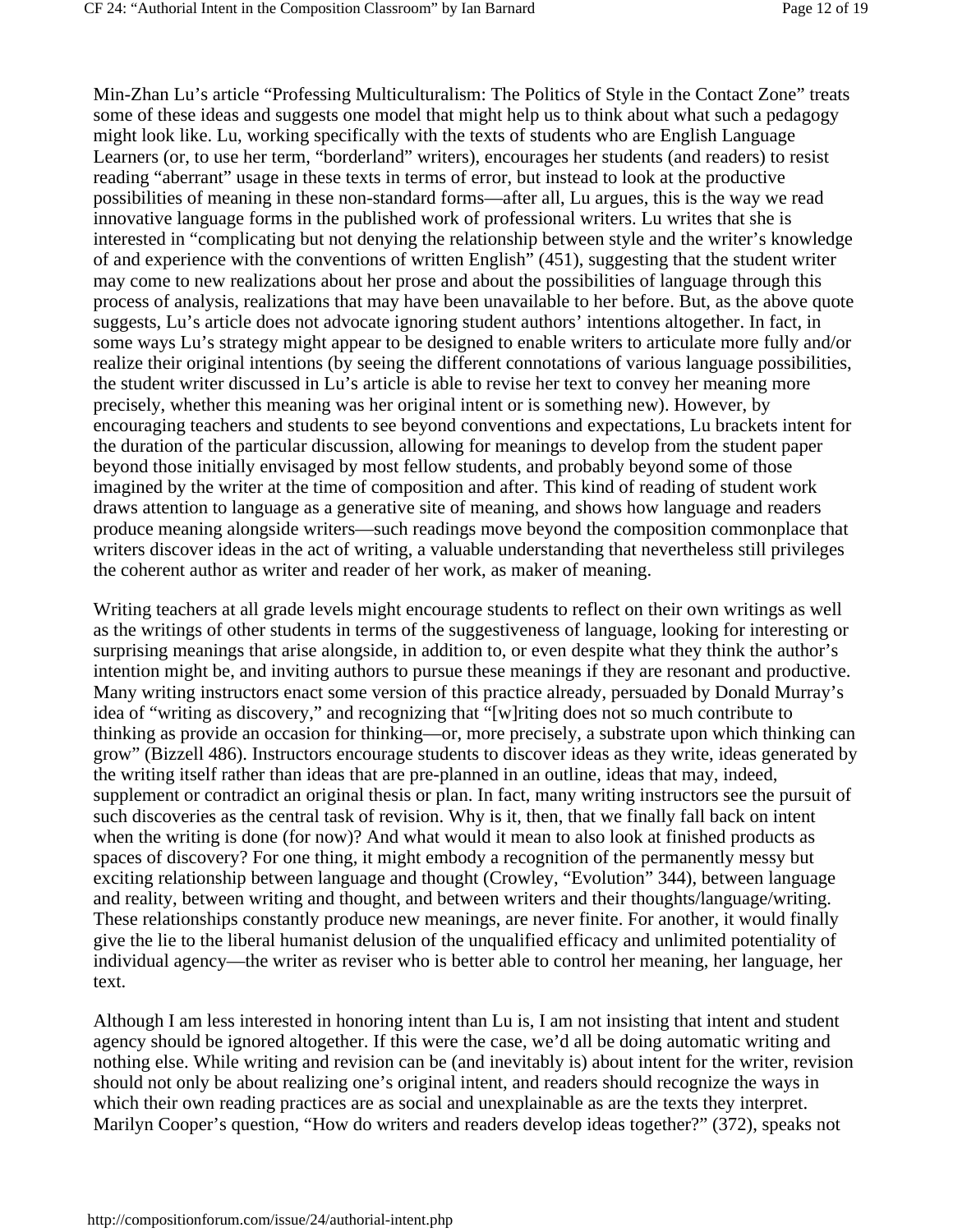only to the generating of ideas, but also to the interpretation of texts, suggesting the kinds of collaborations involved in writing in postmodern places, spaces, and hyperspaces, where readers, writers, texts, and their material, historical, and social contexts collide and intersect to produce meanings that can't always be controlled, and that are often unexpected. "In the classroom I envision," Lu explains, citing Cornell West, "the notion of `intention' is presented as the decision of a writer who understands not only the 'central role of human agency' but also that such agency is often 'enacted under circumstances not of one's own choosing'" (447). Here intent takes on a very different meaning from its modernist homonym, given that it now encompasses contexts beyond and against the author. The bracketing of traditional authorial intent in this case does not signal a return to the reactionary formalism championed by the New Criticism, since this bracketing engages with the very sociality of authorship that the New Criticism suppressed. However, I would recast the somber tone of the last phrase of Lu's point so that it allows for greater multivalency: while we are inscribed in language and in the social relations that words describe and create, language also surprises. Readers surprise, too. Writers should be open to the possibilities of these surprises.

My claim is not so much that writers can or should write without intentions—indeed, my own metacommentary in this article suggests my impetus for initial control of this text, and certainly that I had a certain intention in mind as I (re)wrote it. My point, rather, is that readers can, do, and should interpret texts without privileging authors' (imagined) intentions, and that these interpretations might productively encourage writers to reimagine (their) intent. Intent itself is as much a textual construction as are the text's meanings that follow from that intent. After all, what you might be reading as my intention in this article is itself a construction of language and convention, and my metacommentary may, in fact, be a retrospectively created fiction of intent based on readers' reports and editors' suggestions, or on a new intention on my part to create an intent or a particular intent in my text.

But when the writer revises after incorporating readers' surprises, doesn't she hold a new intent that must surely be realized by the revised text? I would say no. Writers can go a step further, recognizing that revision is not only a realization of an original and new intent, but also a creation of new meanings unforeseen by the writer. In this sense there is only process. There can never be an intentionalized product. Intent should never be a bottom line. Even when a "final" paper is turned in, readers/teachers/graders may read things in it that the writer did not envisage. They can't be sure. They won't always know where intent and effect overlay and converge. And they shouldn't lament the writer's inability to predict all meanings or their own uncertainty.

It seems to me that such an openness would truly unlock the radical possibilities of genre theory's insight that "[w]riters invent within genres and are themselves invented by genres" (Bawarshi 7) writers always write within constraints, and these constraints both allow for the writer to create meaning but also create meanings beyond the writer's control. If a writer does have any intent that remains meaningful in the long term, it can only be, as D. Diane Davis puts it, to "aim to amplify the irreparable *instability* and extreme *vulnerability* to which any writing necessarily testifies" (139). Bawarshi, Davis, and Robillard all champion some formulation of worldy writing, the latter two lamenting the ways in which composition's ties to the modernist subject suture it to ideologies of individualism that thrust it away from the communal. If we can suspend our allegiances to authorial intent, Cooper's question about how writers and readers develop ideas together would find a response in a communitarian literacy where writer, reader, genre, and other political and social identifications and impositions intersect and overlay to create meaning unevenly, not necessarily in the sense of a willed and controlled collaboration, but in a continuing interplay over time and space.

Recognizing the probability that readers will continue to create new meanings—even after "final" revision--may have startling implications for writing and teaching, and for the grading and evaluation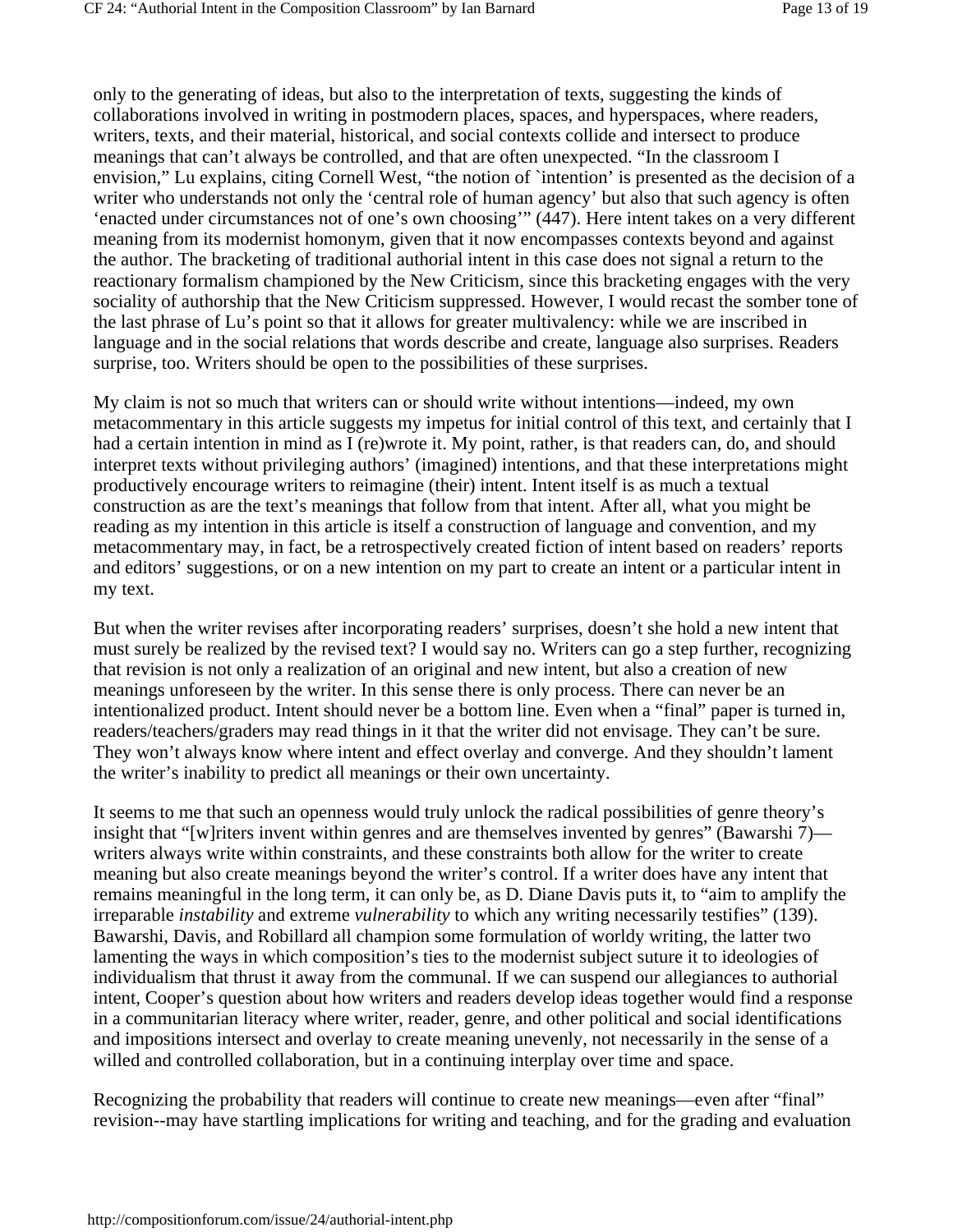of student writing. It might mean that rubrics have to be reconsidered. It might mean that we must acknowledge that we are grading our reading of a text as much as we are grading an author's writing of it. It might mean that we can't grade student writing any more. And it might also mean that teachers have to rethink our relationship to and representation of our own writing.

# **Appendix: Survey of Composition Faculty at California State University, Northridge**

Dear Colleague,

I am doing some research on the role of "intent" in composition classes, and would greatly appreciate it if you would assist me by filling out the brief anonymous survey below, and place your completed survey in my mailbox by 15 November 2009. Feel free to email me if you have any questions or concerns about this survey: ian.barnard@csun.edu.

Thanks so much for your help,

Ian

Ian Barnard

### **Please answer the following questions about your composition classes by circling the most appropriate answer for each question.**

1. When responding (orally or in writing) to student writing, how important is it to you to establish the student's intention with the piece of writing in order to provide effective feedback?

Very Important Somewhat important Not important Unimportant

2. When students give each other feedback on their paper drafts, how important to giving effective feedback is it that they establish the writer's intention with the paper?

Very Important Somewhat important Not important Unimportant

3. When you discuss professional non-fiction texts (e.g., newspaper articles, essays published in readers) with your students, how important is it to try to figure out the author's intention in writing the piece?

Very Important Somewhat important Not important Unimportant

4. When you discuss sample student papers with your classes, how important is it to address what the student was trying to achieve in the sample paper under discussion?

Very Important Somewhat important Not important Unimportant

Comments:

# **Notes**

I thank Irene L. Clark, Pamela Bourgeois, and Aneil Rallin for assisting me with resources for and feedback on this article; California State University, Northridge for awarding me a sabbatical leave to pursue this project; and my composition colleagues at CSUN for so generously responding to my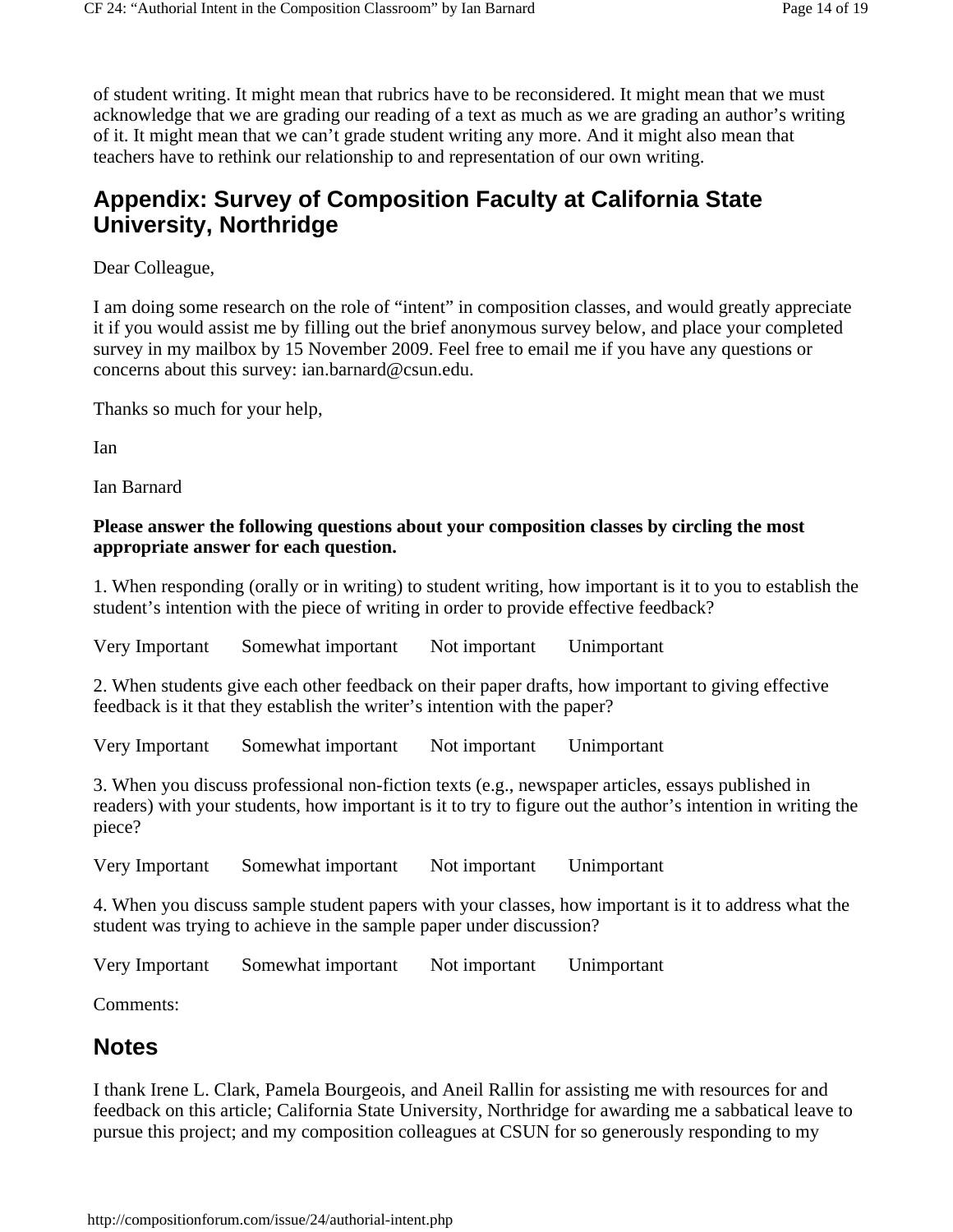survey. I am also grateful to Michelle Ballif and two anonymous reviewers for *Composition Forum* for their invaluable engagement with earlier incarnations of this essay.

- 1. For other articulations of the critique of authorial authority and the privileging of authorial intent, and arguments for and against this critique, see Bakhtin; Belsey; Burke; Faigley, Chapter 1; Miller, *Rescuing*; Knapp; Trinh, *Woman* 29. (Return to text. [#note1-ref])
- 2. See Barnard, "Anti-Ethnography?" for further discussion of this chasm. (Return to text. [#note2 -ref])
- 3. See Faigley (especially Chapter 1) and Gee for accounts of this ascendance. (Return to text. [#note3-ref])
- 4. I do not claim that my survey respondents are representative of all composition faculty in the United States, but I do believe that their perspectives on authorial intent represent some themes on the topic that are quite common to our field. (Return to text. [#note4-ref])
- 5. For some critiques of the ideology of efficiency in composition and of the emphasis on the functionality of student writing, see Albrecht-Crane, Kastely. For an interrogation of the emphasis on composition's service function, see Colomb, Schilb. (Return to text. [#note5-ref])
- 6. See also Adler-Kasner; Jolliffe and Harl; Roskelly and Jolliffe. (Return to text. [#note6-ref])
- 7. For some arguments for and about constructing composition (and other) students as writers, see Barnard, "Whole-Class Workshops"; Elbow, "Being"; Horner, "Students" and *Terms*; Isaacs and Johnson; Lu; Miller, *Textual*. (Return to text. [#note7-ref])
- See Brady and Ianetta for overviews and histories of the conflicts between literature and 8. composition, the debates about literature's place in the composition classroom, and recent attempts to recuperate literature for composition. Bizzell (494-95) also sees as part of this legitimating effort cognitive work in composition by Linda Flower et al. that developed "innerdirected" models of writing, and attempts to make composition research "scientific." (Return to text. [#note8-ref])
- 9. For more on the ERWC, see http://www.calstate.edu/eap/englishcourse. (Return to text. [#note9] -ref])
- 10. I am grateful to one of the anonymous *Composition Forum* reviewers for pointing me in the direction of Robillard's arguments here and for suggesting that I tackle some of the issues raised in this section. (Return to text. [#note10-ref])
- 11. For some composition theorists (e.g., Colomb, Lunsford, Olson, Williams), understanding the discipline of composition as focused solely on the teaching of (student) writing is problematic. While they do not question the importance of studying student writing and the teaching of writing, these scholars suggest that to make these subjects the field's only purview is reductive and denies composition's significance as a discourse about, *inter alia*, writing and other literacies and discourses in academia and in the world outside of academia. See Worsham (102) for an explanation of this dispute in composition studies. (Return to text. [#note11-ref])
- 12. See Jarratt (especially 1394) for an effort to complicate this binary. (Return to text. [#note12ref])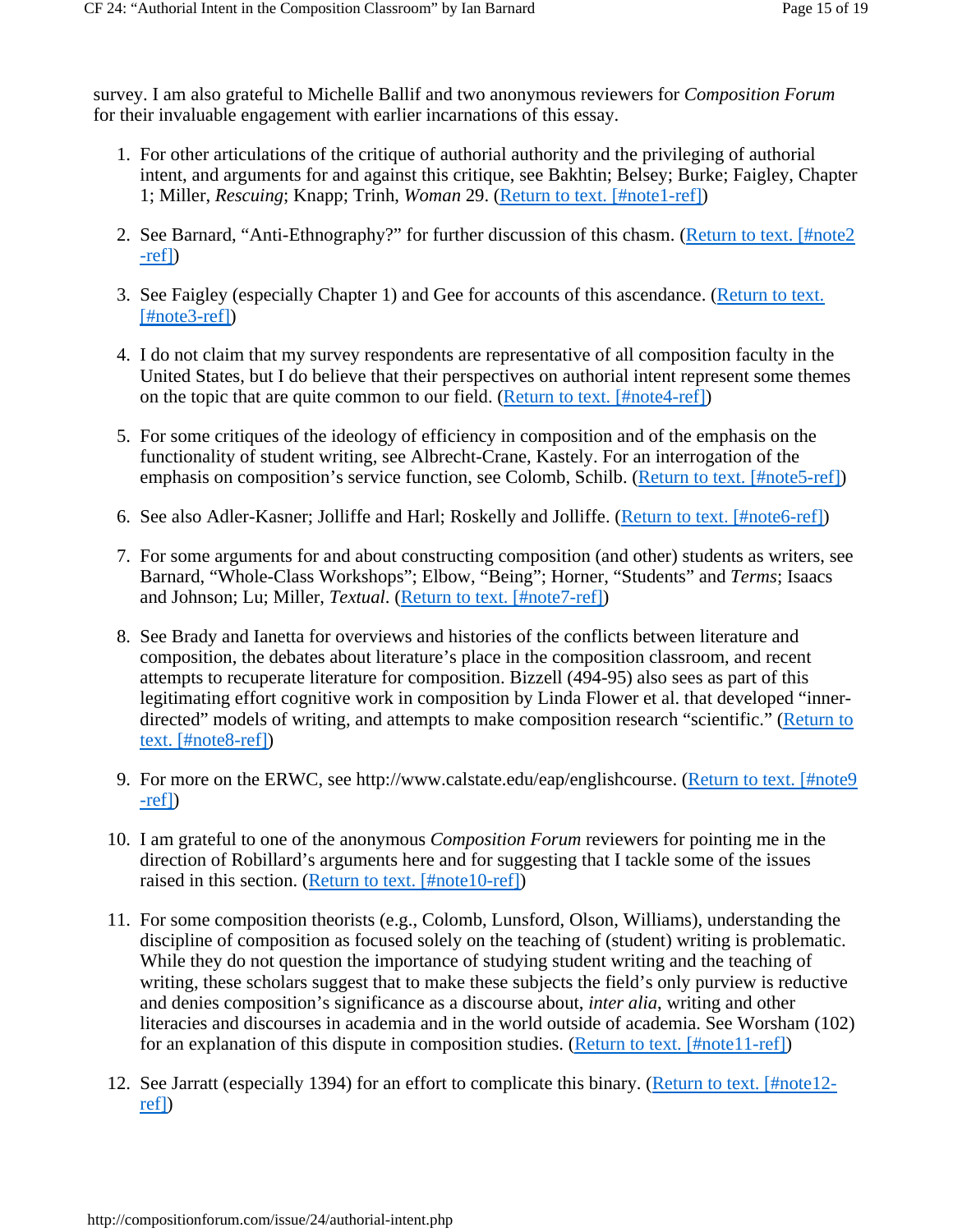- 13. For discussion of the imperative in composition scholarship and pedagogy that students write to a "real" audience, see Isaacs and Johnson; Lu. For a discussion of this imperative in high schools, see "Writing." For a rejoinder to composition's fashionable insistence on audience awareness, see Peter Elbow's meditation on the pleasures of not writing for an audience and on how constructing an audience in the early stages of the writing process can be paralyzing for (student) writers ("Closing"). (Return to text. [#note13-ref])
- Ellen Rooney incisively notes in her *Seductive Reasoning: Pluralism as the Problematic of*  14. *Contemporary Literary Theory* that liberal pluralism allows for any opinion as long as it is compatible with liberal pluralism! For further discussion of liberal pluralism in the context of academia, see Barnard ("Civility"). (Return to text. [#note14-ref])
- 15. See Gorzelsky for an overview of composition scholarship on critical pedagogy and student resistance to it. (Return to text. [#note15-ref])

# **Works Cited**

Adler-Kassner, Linda. *Considering Literacy: Reading and Writing the Educational Experience*. White Plains: Longman, 2005. Print.

Albrecht-Crane, Christa. "*Whoa*--Theory and Bad Writing." *jac* 23.4 (2003): 857-68. Print.

Bakhtin, Mikhail. *The Dialogic Imagination*. Trans. Caryl Emerson and Michael Holquist. Austin: U of Texas P, 1981. Print.

Barnard, Ian. "Anti-Ethnography?" *Composition Studies* 34.1 (2006): 95-107. Print.

———. "Civility and Liberal Pluralism." *symplokē* 13.1-2 (2005): 134-43. Print.

———. "Whole-Class Workshops: The Transformation of Students Into Writers." *Issues in Writing* 12.2 (2002): 124-43. Print.

Barthes, Roland. "The Death of the Author." 1968. *Modern Criticism and Theory: A Reader*. Ed. David Lodge. New York: Longman, 1988. 167-72. Print.

Bartholomae, David. "Writing With Teachers: A Conversation with Peter Elbow." *CCC* 46.1 (1995): 62-71. Print.

Bawarshi, Anis. *Genre and the Invention of the Writer: Reconsidering the Place of Invention in Composition*. Logan: Utah State UP, 2003. Print.

Bazerman, Charles. "The Life of Genre, the Life in the Classroom." *Genre and Writing: Issues, Arguments, Alternatives*. Ed. Wendy Bishop and Hans Ostrom. Portsmouth: Boynton/Cook-Heinemann, 1997. 19-26. Print.

Bean, John C, Virginia A. Chappell, and Alice M. Gillam. *Reading Rhetorically*. Brief Edition. 2nd ed. New York: Pearson-Longman, 2007. Print.

Belsey, Catherine. *Critical Practice*. London: Methuen, 1980. Print.

Bhabha, Homi. "The Commitment to Theory." *New Formations* 5 (Summer 1988): 5-23. Print.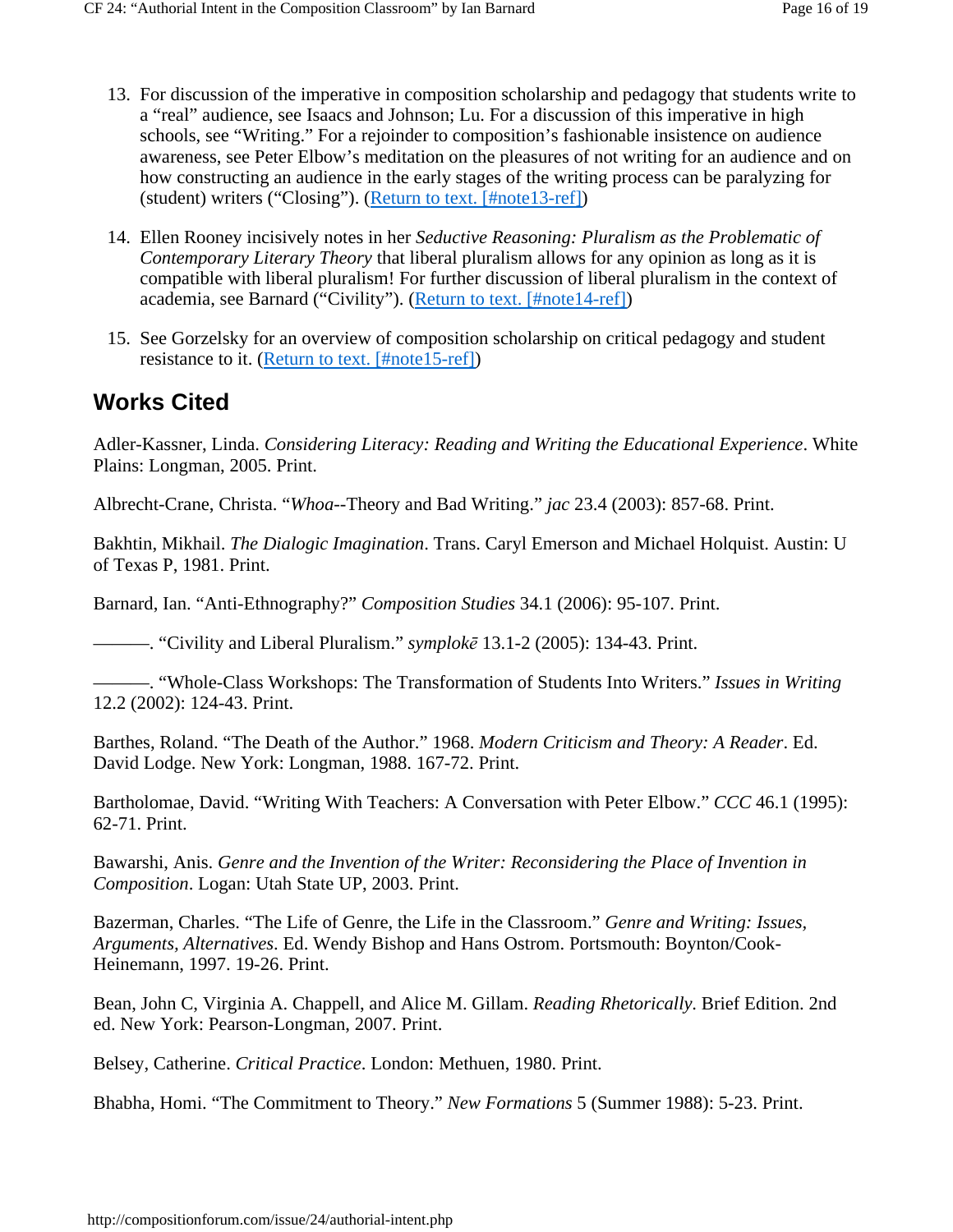Bizzell, Patricia. "Cognition, Convention, and Certainty: What We Need to Know About Writing." *The Norton Book of Composition Studies*. Ed. Susan Miller. New York: Norton, 2009. 479-501. Print.

Brady, Laura. "Retelling the Composition-Literature Story." *College English* 71.1 (Sep. 2008): 70-81. ncte.org. Web. 12 Nov. 2009.

Brodkey, Linda. "Modernism and the Scene(s) of Writing." *College English* 49.4 (Apr. 1987): 396- 418. JSTOR. Web. 13 Nov. 2009.

Burke, Seán. *The Death and Return of the Author: Criticism and Subjectivity in Barthes, Foucault and Derrida*. 1992. 3rd ed. Edinburgh: Edinburgh UP, 2008. Print.

Christian, Barbara. "The Race for Theory." *Cultural Critique* 6 (Spring 1987): 51-63. JSTOR. Web. 9 Nov. 2009.

Colomb, Gregory C. "Franchising the Future." *CCC* 62.1 (Sep. 2010): 11-30. Print.

Cooper, Marilyn M. "The Ecology of Writing." *College English* 48.4 (Apr. 1986): 364-75. JSTOR. Web. 13 Nov. 2009.

Crowley, Sharon. *Composition in the University: Historical and Polemical Essays*. Pittsburgh: U of Pittsburgh P, 1998. Print.

———. "Derrida, Deconstruction, and Our Scene of Teaching." *PRE/TEXT* 8.3-4 (1987): 169-83. Print.

———. "The Evolution of Invention in Current-Traditional Rhetoric: 1850-1970." 1985. *The Norton Book of Composition Studies*. Ed. Susan Miller. New York: Norton, 2009. 333-46. Print.

Davis, D. Diane. "Finitude's Clamor; Or, Notes Toward a Communitarian Literacy." *CCC* 53.1 (Sep. 2001): 119-45. ncte.org. Web. 22 July 2010.

Devitt, Amy J. "Generalizing About Genre: New Conceptions of an Old Concept." *CCC* 44.4 (Dec. 1993): 573-86. Print.

Elbow, Peter. "Being a Writer vs. Being an Academic." *CCC* 46.1 (1995): 72-83. Print.

———. "Closing My Eyes As I Speak: An Argument for Ignoring Audience." *College English* 49 (1987): 50-69. Print.

Faigley, Lester. *Fragments of Rationality: Postmodernity and the Subject of Composition*. Pittsburgh: U of Pittsburgh P, 1992. Print.

Foucault, Michel. "What is an Author?" 1969. *Modern Criticism and Theory: A Reader*. Ed. David Lodge. New York: Longman, 1988. 197-210. Print.

Gee, James Paul. "The New Literacy Studies and the 'Social Turn.'" *The Norton Book of Composition Studies*. Ed. Susan Miller. New York: Norton, 2009. 1293-310. Print.

Giltrow, Janet. "Legends of the Center: System, Self, and Linguistic Consciousness." 2003. *The Norton Book of Composition Studies*. Ed. Susan Miller. New York: Norton, 2009. 1351-80. Print.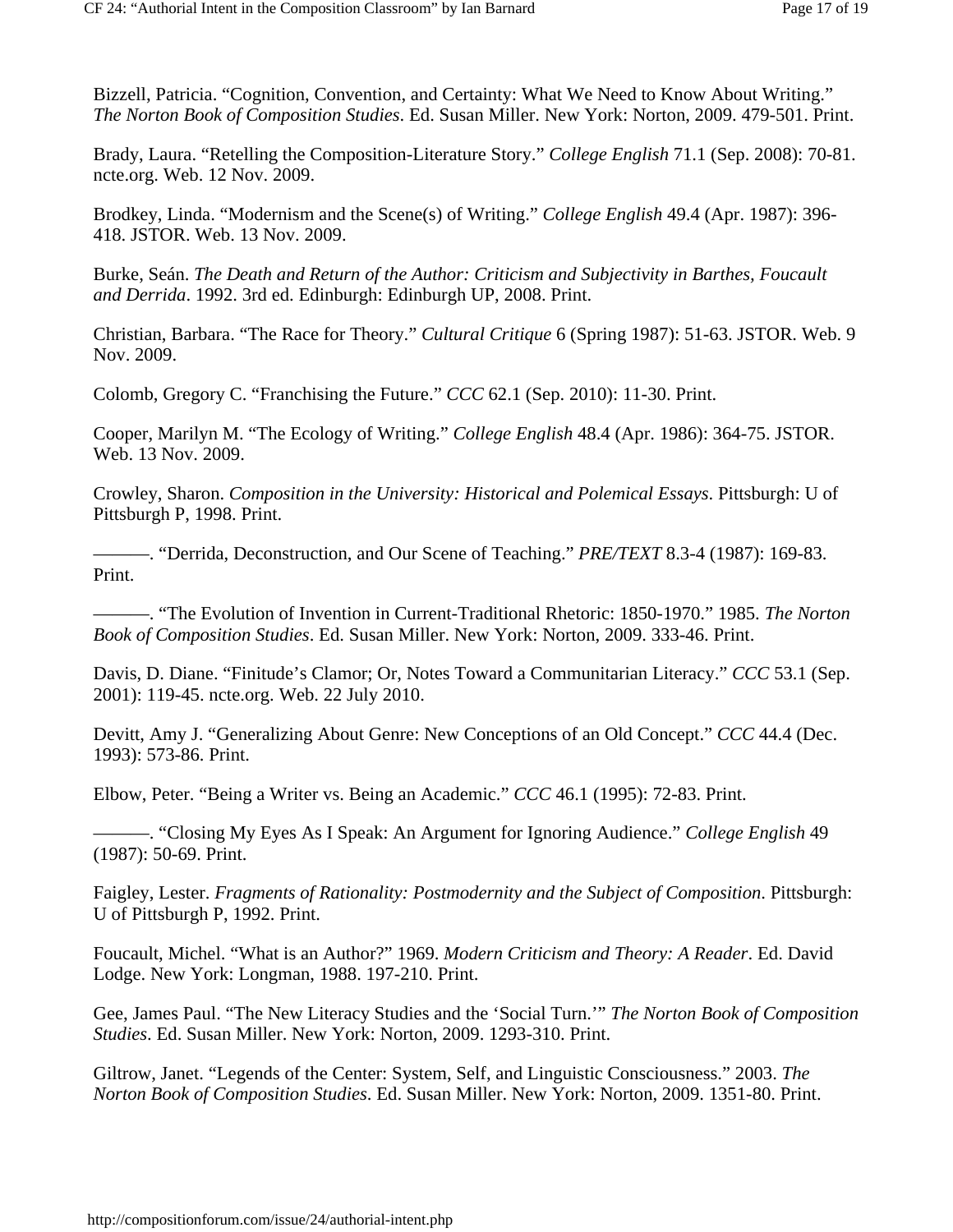Gorzelsky, Gwen. "Working Boundaries: From Student Resistance to Student Agency." *CCC* 61.1 (Sep. 2009): 64-84. Print.

Harris, Joseph. *Rewriting: How to Do Things With Texts*. Logan: Utah State UP, 2006. Print.

hooks, bell. "Feminist Theory: A Radical Agenda." *Talking Back: Thinking Feminist, Thinking Black*. Boston: South End, 1989. 35-41. Print.

Horner, Bruce. "Students, Authorship, and the Work of Composition." *College English* 59 (1997): 505-29. Print.

———. *Terms of Work for Composition: A Materialist Critique*. Albany: State U of NY P, 2000. Print.

Horvath, Brooke K. "The Components of Written Response: A Practical Synthesis of Current Views." 1984. *The Writing Teacher's Sourcebook*. 3rd ed. Ed. Gary Tate, P. J. Corbett, and Nancy Myers. New York: OUP, 1994. 207-23. Print.

Howard, Rebecca Moore. "The Binaries of Authorship." *Authorship in Composition Studies*. Ed. Tracy Hamler Carrick and Rebecca Moore Howard. Boston: Thomson-Wadsworth, 2006. 1-12. Print.

Ianetta, Melissa. "Disciplinarity, Divorce, and the Displacement of Labor Issues: Rereading Histories of Composition and Literature." *CCC* 62.1 (Sep. 2010): 53-72. Print.

Isaacs, Emily, and Phoebe Jackson. "Introduction: What's the Issue with Student Writing as Public Text?" *Public Works: Student Writing as Public Text*. Ed. Isaacs and Jackson. Portsmouth: Boynton Cook-Heinemann, 2001. ix-xix. Print.

Jarratt, Susan C. "Beside Ourselves: Rhetoric and Representation in Postcolonial Feminist Writing." 1998. *The Norton Book of Composition Studies*. Ed. Susan Miller. New York: Norton, 2009. 1381- 400. Print.

Jolliffe, David A. "Learning to Read as Continuing Education." *CCC* 58.3 (2007): 470-94. Print.

Jolliffe, David A., and Allison Harl. "Texts of Our Institutional Lives: Studying the 'Reading Transition' from High School to College: What Are Our Students Reading and Why?" *College English* 70.6 (July 2008): 599-617. Print.

Kastely, James L. "The Earned Increment: Kenneth Burke's Argument for Inefficiency." *jac* 23.3 (2003): 505-23. Print.

Knapp, Steven, and Walter Benn Michaels. "Against Theory." *Against Theory: Literary Studies and the New Pragmatism*. Ed. W. J. T. Mitchell. Chicago: U of Chicago P, 1985. 11-30. Print.

Lu, Min-Zhan. "Professing Multiculturalism: The Politics of Style in the Contact Zone." *CCC* 45.4 (1994): 442-58. Print.

Lunsford, Andrea A. "The Nature of Composition Studies." *An Introduction to Composition Studies*. Ed. Erika Lindemann and Gary Tate. New York: Oxford UP, 1991. 3-14. Print.

Miller, Susan. *Rescuing the Subject: A Critical Introduction to Rhetoric and the Writer*. Carbondale: Southern Illinois UP, 1989. Print.